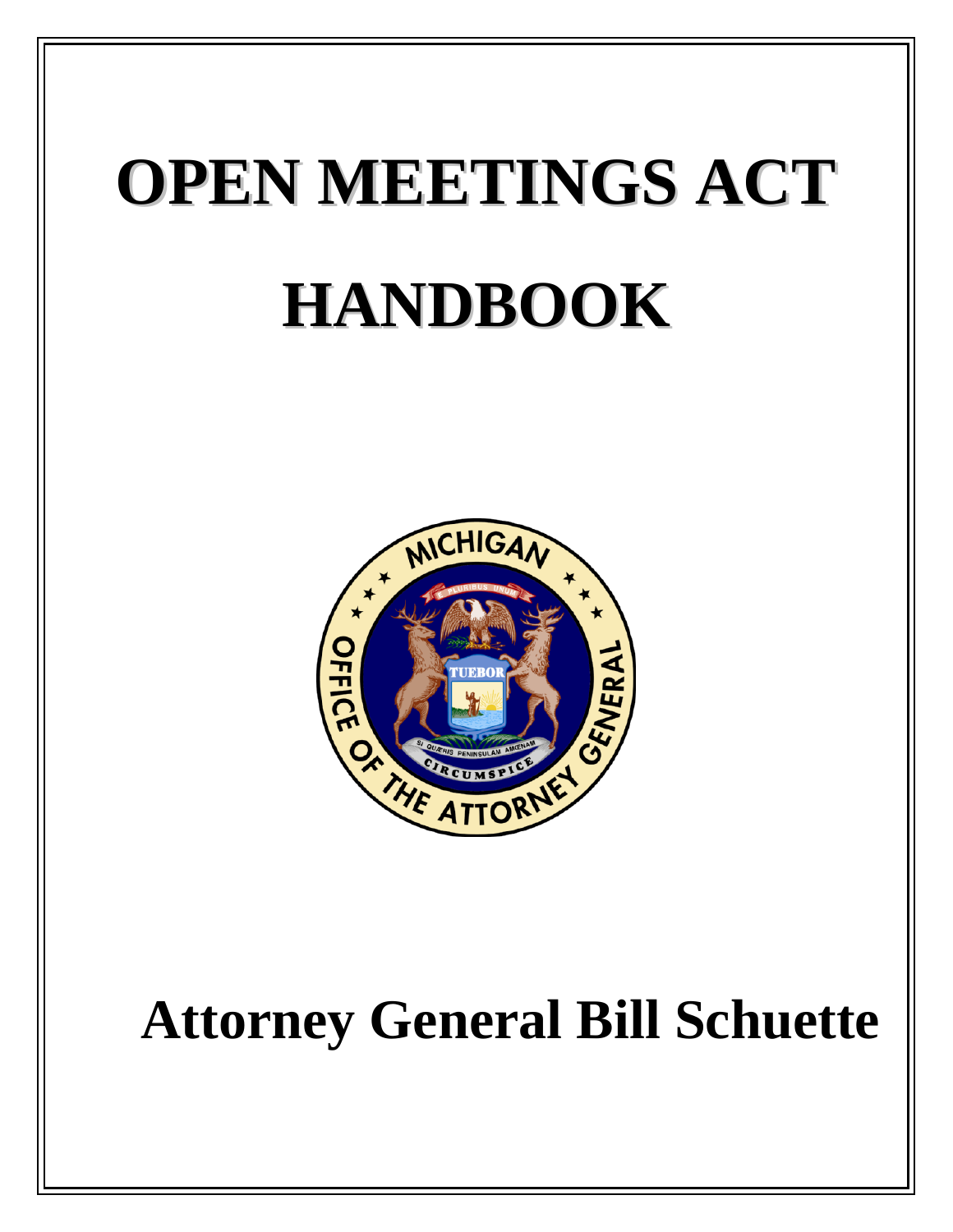The Handbook is intended to be a quick reference guide. It is not intended to be encyclopedic on every subject or resolve every situation that may be encountered.

# **TABLE OF CONTENTS**

# **THE BASICS**

# **DECISIONS MUST BE MADE IN PUBLIC MEETINGS**

| May a quorum of a board gather outside an open meeting without violating the OMA? 8 |  |
|-------------------------------------------------------------------------------------|--|
|                                                                                     |  |
|                                                                                     |  |

# **CLOSED SESSIONS**

| Avoid using the terms "closed session" and "executive session" interchangeably |  |
|--------------------------------------------------------------------------------|--|
|                                                                                |  |
|                                                                                |  |
|                                                                                |  |

# **PUBLIC ATTENDING OPEN MEETINGS**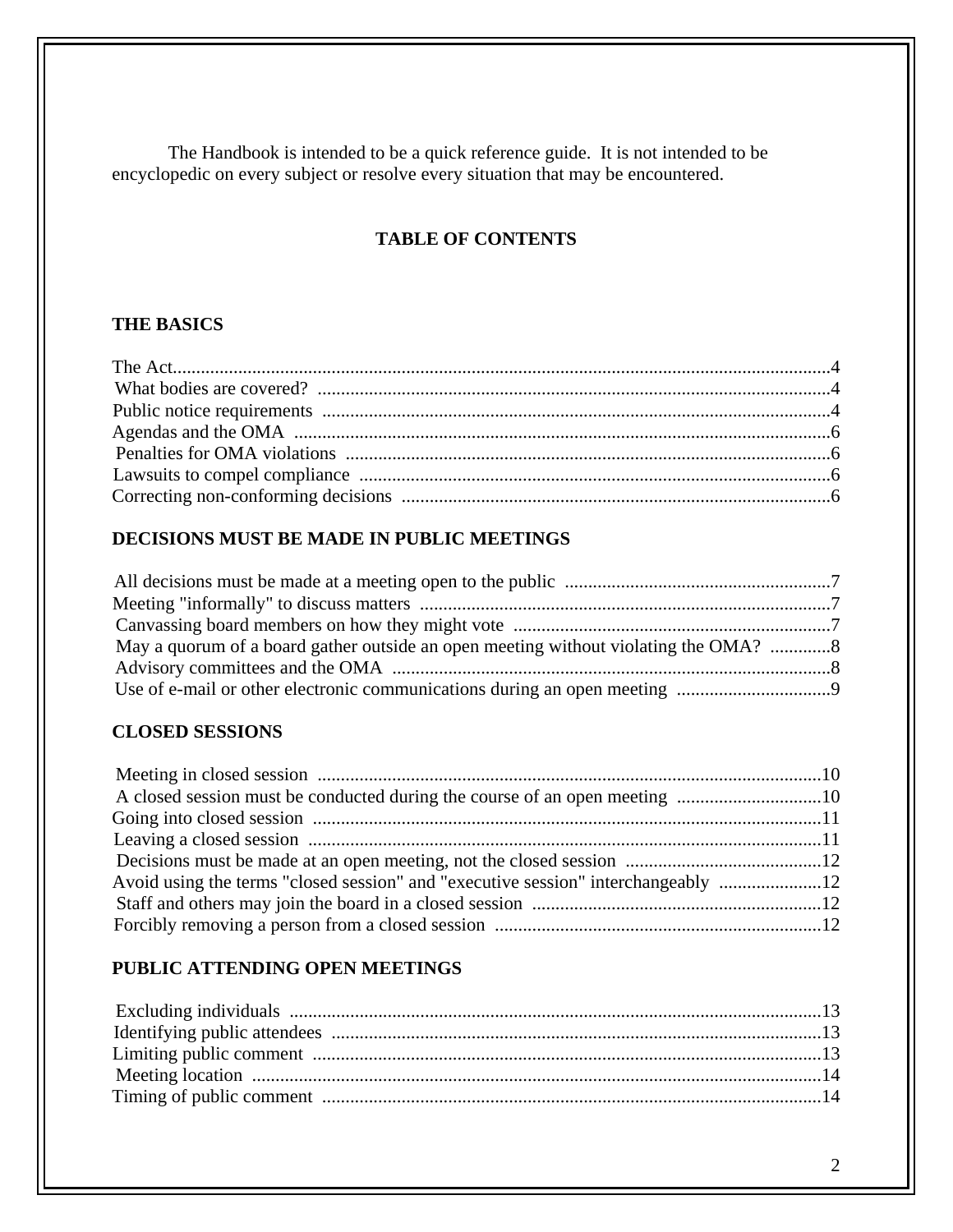| Taping and broadcasting | There exterior to the contract the contract of the contract of the contract of the contract of the contract of the contract of the contract of the contract of the contract of the contract of the contract of the contract of |  |
|-------------------------|--------------------------------------------------------------------------------------------------------------------------------------------------------------------------------------------------------------------------------|--|
|-------------------------|--------------------------------------------------------------------------------------------------------------------------------------------------------------------------------------------------------------------------------|--|

# **MINUTES**

# PARLIAMENTARY PROCEDURES

| Core principle |  |  |
|----------------|--|--|
|----------------|--|--|

# **QUORUM**

# **VOTING**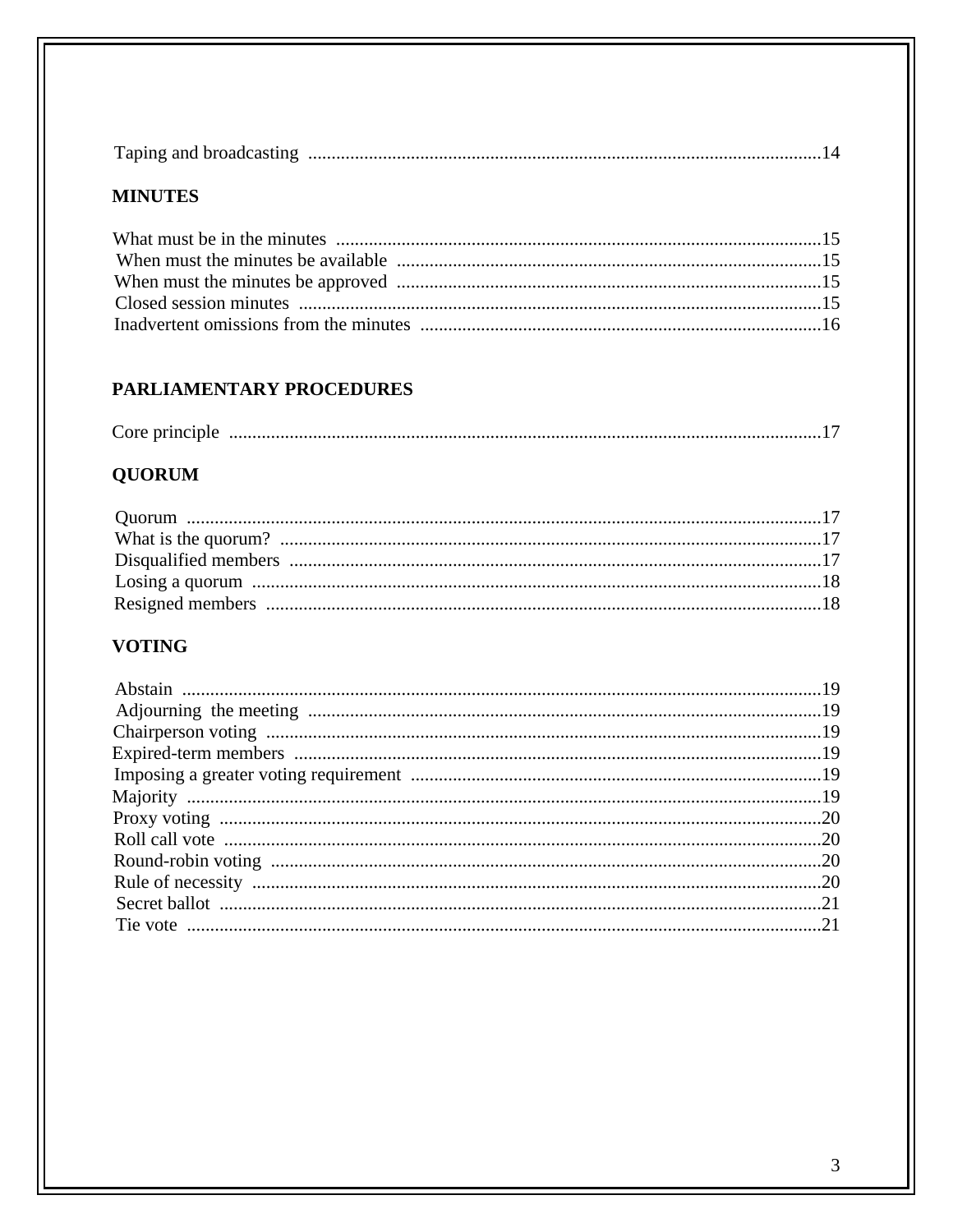## **OPEN MEETINGS ACT**

#### **THE BASICS**

**The Act** – the [Open Meetings Act \(OMA\) is 1976 PA 267, MCL 15.261 through 15.275](http://www.legislature.mi.gov/(S(hngc1mj4nomrnvu4q5erut45))/mileg.aspx?page=getObject&objectName=mcl-Act-267-of-1976). The OMA took effect January 1, 1977. In enacting the OMA, the Legislature promoted a new era in governmental accountability and fostered openness in government to enhance responsible  $\rm{decision}$  making.<sup>[1](#page-3-0)</sup>

Nothing in the OMA prohibits a public body from adopting an ordinance, resolution, rule, or charter provision that requires a greater degree of openness relative to public body meetings than the standards provided for in the [OMA.](http://www.legislature.mi.gov/(S(hngc1mj4nomrnvu4q5erut45))/mileg.aspx?page=getObject&objectName=mcl-Act-267-of-1976)<sup>[2](#page-3-1)</sup>

**What bodies are covered?** – the OMA applies to all meetings of a *public body*.<sup>[3](#page-3-2)</sup> A "public body" is broadly defined as:

[A]ny state or local legislative or governing body, including a board, commission, committee, subcommittee, authority, or council, that is empowered by state constitution, statute, charter, ordinance, resolution, or rule to *exercise governmental or proprietary authority or perform a governmental or proprietary function*; a lessee of such a body performing an essential public purpose and function pursuant to the <u>lease agreement.</u>  $\frac{4}{3}$  $\frac{4}{3}$  $\frac{4}{3}$  [Emphasis added.]

As used in the OMA, the term ["public body"](http://www.ag.state.mi.us/opinion/datafiles/1970s/op05183.htm) connotes a collective entity and does not include an individual government official.  $\overline{5}$  $\overline{5}$  $\overline{5}$  The OMA does not apply to [private, nonprofit corporations.](http://www.ag.state.mi.us/opinion/datafiles/1980s/op06352.htm)  $\overline{6}$  $\overline{6}$  $\overline{6}$ 

**Public notice requirements** – a meeting of a public body cannot be held unless public notice is given consistent with the  $\overline{OMA}$ .<sup>[7](#page-3-6)</sup> A [public notice](http://www.legislature.mi.gov/(S(gykims55pmu1tj551ehpyn55))/mileg.aspx?page=getObject&objectName=mcl-15-264) must contain the public body's name, telephone number, and address, and must be posted at its principal office and any other locations

<sup>&</sup>lt;sup>1</sup> Booth Newspapers, Inc v Univ of Michigan Bd of Regents, 444 Mich 211, 222-223; 507 NW2d 422 (1993).

<span id="page-3-1"></span><span id="page-3-0"></span> $^{2}$  MCL 15.261.

<span id="page-3-2"></span> $3$  MCL 15.263. When the Handbook refers to a "board," the term encompasses all boards, commissions, councils, authorities, committees, subcommittees, panels, and any other public body.

<span id="page-3-3"></span> $4$  MCL 15.262(a). The provision in the OMA that includes a lessee of a public body performing an essential public purpose is unconstitutional because the title of the act does not refer to organizations other than "public bodies." OAG, 1977-1978, No 5207, p 157 (June 24, 1977). Certain boards are excluded "when deliberating the merits of a case." MCL 15.263(7). See also MCL 15.263(8) and (10). 5 *Herald Co v Bay City*, 463 Mich 111, 129-133; 614 NW2d 873 (2000) – a city manager is not subject to the OMA.

<span id="page-3-4"></span>*Craig v Detroit Public Schools Chief Executive Officer*, 265 Mich App 572, 579; 697 NW2d 529 (2005). OAG, 1977-1978, No 5183A, p 97 (April 18, 1977).

<span id="page-3-5"></span> $6$  OAG, 1985-1986, No 6352, p 252 (April 8, 1986) – the Michigan High School Athletic Association is not subject to the OMA. See also *Perlongo v Iron River Cooperative TV Antenna Corp*, 122 Mich App 433; 332 NW2d 502 (1983).

<span id="page-3-6"></span><sup>7</sup> MCL 15.265(1). *Nicholas v Meridian Charter Twp*, 239 Mich App 525, 531; 609 NW2d 574 (2000).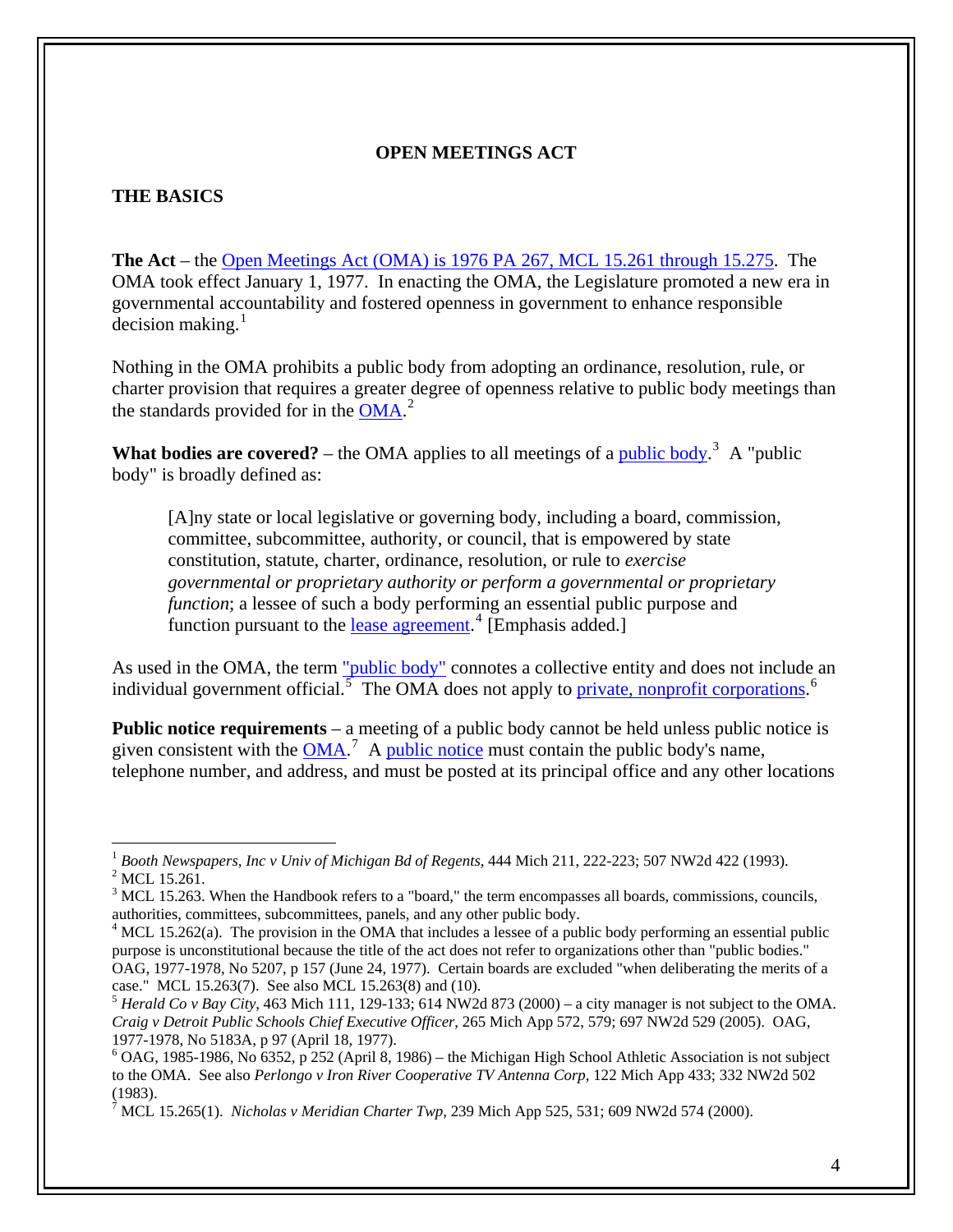the public body considers appropriate.<sup>[8](#page-4-0)</sup> If a [public](http://www.legislature.mi.gov/(S(gykims55pmu1tj551ehpyn55))/mileg.aspx?page=getObject&objectName=mcl-15-264) body is a part of a state department, a public [notice](http://www.legislature.mi.gov/(S(gykims55pmu1tj551ehpyn55))/mileg.aspx?page=getObject&objectName=mcl-15-264) must also be posted in the principal office of the state department.<sup>[9](#page-4-1)</sup>

Public notice requirements are specific to the type of meeting:

(1) For regular meetings of a public body, there shall be posted within 10 days after the first meeting of the public body in each calendar or fiscal year a public notice stating the dates, times, and places of its regular meetings.

(2) For a change in schedule of regular meetings of a public body, there shall be posted within three days after the meeting at which the change is made, a public notice stating the new dates, times, and places of its regular meetings.

(3) For a rescheduled regular or a special meeting of a public body, a public notice stating the date, time, and place of the meeting shall be posted at least 18 hours before the meeting.

(4) A meeting of a public body which is recessed for more than 36 hours shall be reconvened only after [public notice](http://www.legislature.mi.gov/(S(gykims55pmu1tj551ehpyn55))/mileg.aspx?page=getObject&objectName=mcl-15-265) has been posted at least 18 hours before the reconvened meeting.<sup>[10](#page-4-2)</sup>

At their first meeting of the calendar or fiscal year, each board must set the dates, times, and places of the board's regular meetings for the coming year. The OMA does not require any particular number of meetings. The board's schedule of regular meetings is not, of course, set in stone. The board is free to cancel or reschedule its meetings.

The minimum 18-hour notice requirement is not fulfilled if the public is denied access to the notice of the meeting for any part of the  $18 \text{ hours}$ .<sup>[11](#page-4-3)</sup> The requirement may be met by posting at least 18 hours in advance of the meeting using a method designed to assure access to the notice. For example, the public body can post the [notice](http://www.ag.state.mi.us/opinion/datafiles/1980s/op05724.htm) at the main entrance visible on the outside of the building that houses the principal office of the public body.<sup>[12](#page-4-4)</sup>

A public body must send copies of the public notices by first class mail to a requesting party, upon the party's payment of a yearly fee of not more than the reasonable estimated cost of printing and postage. Upon written request, a public body, at the same time a public notice of a meeting is posted, must provide a copy of the public notice to any newspaper published in the state or any radio or television station located in the state, [free of charge.](http://www.legislature.mi.gov/(S(gykims55pmu1tj551ehpyn55))/mileg.aspx?page=getObject&objectName=mcl-15-266)<sup>[13](#page-4-5)</sup>

<span id="page-4-1"></span><span id="page-4-0"></span> $8$  MCL 15.264(a)-(c).

 $^{9}$  MCL 15.264(c).

 $^{10}$  MCL 15.265(2)-(5).

<span id="page-4-3"></span><span id="page-4-2"></span> $11$  OAG, 1979-1980, No 5724, p 840 (June 20, 1980).

<span id="page-4-4"></span><sup>&</sup>lt;sup>12</sup> OAG No 5724.

<span id="page-4-5"></span><sup>&</sup>lt;sup>13</sup> MCL 15.266.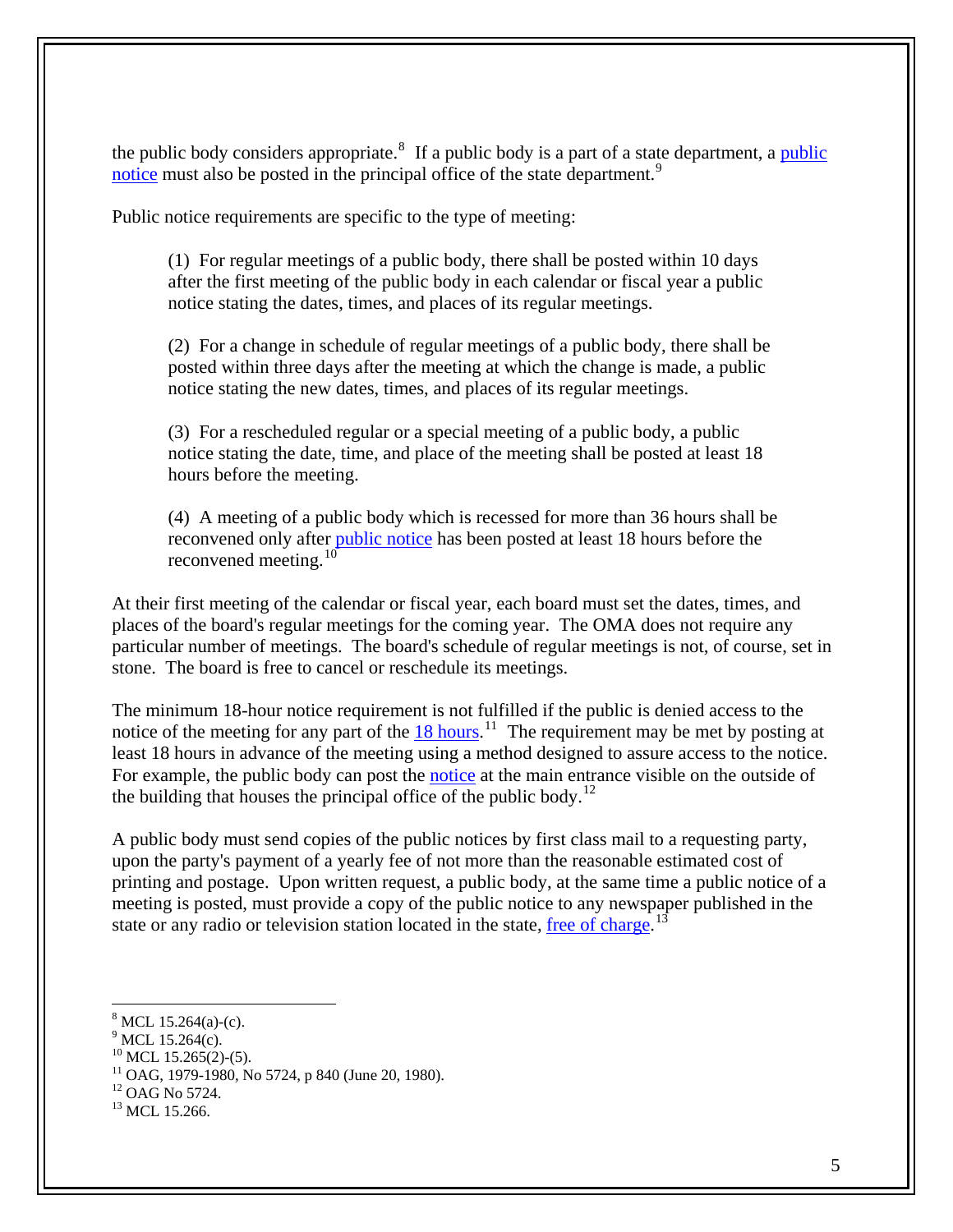**Agendas and the OMA –** while the OMA requires a public body to give public notice when it meets, it has no requirement that the *public* notice include an agenda or a specific statement as to the purpose of a meeting.<sup>[14](#page-5-0)</sup> No agenda format is required by the OMA.<sup>[15](#page-5-1)</sup>

**Penalties for OMA violations – a public official who "intentionally violates" the OMA may be** found guilty of a [misdemeanor](http://www.legislature.mi.gov/(S(gykims55pmu1tj551ehpyn55))/mileg.aspx?page=getObject&objectName=mcl-15-272)<sup>[16](#page-5-2)</sup> and may be [personally liable](http://www.legislature.mi.gov/(S(gykims55pmu1tj551ehpyn55))/mileg.aspx?page=getObject&objectName=mcl-15-273) for actual and exemplary damages of not more than  $\frac{$500}{0}$  for a single meeting.<sup>[17](#page-5-3)</sup> The exemptions in the OMA must be strictly construed. The "rule of lenity" (i.e., courts should mitigate punishment when the punishment in the criminal statute is unclear) does not apply to construction of the OMA's exemptions.<sup>[18](#page-5-4)</sup>

A decision made by a public body may be invalidated by a court, if the public body has not complied with the requirements of [MCL 15.263\(1\), \(2\), and \(3\)](http://www.legislature.mi.gov/(S(gykims55pmu1tj551ehpyn55))/mileg.aspx?page=getObject&objectName=mcl-15-263) [i.e., making decisions at a public meeting] or if failure to give notice in accordance with section 5 has interfered with substantial compliance with MCL  $15.263(1)$ ,  $(2)$ , and  $(3)$  and the court finds that the noncompliance has impaired the rights of the public under the OMA.

**Lawsuits to compel compliance** – actions must be brought within [60 days](http://www.legislature.mi.gov/(S(gykims55pmu1tj551ehpyn55))/mileg.aspx?page=getObject&objectName=mcl-15-270) after the public body's approved minutes involving the challenged decision are made publicly available.<sup>[19](#page-5-5)</sup> If the decision involves the approval of contracts, the receipt or acceptance of bids, or the procedures pertaining to the issuance of bonds or other evidences of indebtedness, the action must be brought within [30 days](http://www.legislature.mi.gov/(S(gykims55pmu1tj551ehpyn55))/mileg.aspx?page=getObject&objectName=mcl-15-270) after the approved minutes are made publicly available.<sup>[20](#page-5-6)</sup> If the decision of a state public body is challenged, venue is in  $Ingham County.<sup>21</sup>$  $Ingham County.<sup>21</sup>$  $Ingham County.<sup>21</sup>$ </u>

**Correcting non-conforming decisions** – in any case where a lawsuit has been initiated to invalidate a public body's decision on the ground that it was not made in conformity with the OMA, the public body may, without being deemed to make any admission contrary to its interest, reenact the disputed decision in conformity with the OMA. A decision reenacted in this manner shall be effective from the [date of reenactment](http://www.legislature.mi.gov/(S(gykims55pmu1tj551ehpyn55))/mileg.aspx?page=getObject&objectName=mcl-15-270) and is not rendered invalid by any deficiency in its initial enactment.<sup>[22](#page-5-8)</sup> If the board acts quickly, the reenactment may defeat a claim for attorney's fees, since plaintiffs would not be successful in "obtaining relief in the action" within the meaning of the  $OMA<sup>23</sup>$  $OMA<sup>23</sup>$  $OMA<sup>23</sup>$ 

<span id="page-5-0"></span> $14$  OAG, 1993-1994, No 6821, p 199 (October 18, 1994). But, as discussed in OAG No 6821, other statutes may require a public body to state in its notice the business to be transacted at the meeting.

<span id="page-5-1"></span><sup>&</sup>lt;sup>15</sup> *Lysogorski v Bridgeport Charter Twp*, 256 Mich App 297, 299; 662 NW2d 108 (2003).<br><sup>16</sup> MCL 15.272.

<span id="page-5-2"></span>

<span id="page-5-3"></span><sup>&</sup>lt;sup>17</sup> MCL 15.273.

<span id="page-5-4"></span><sup>18</sup> *People v Whitney*, 228 Mich App 230, 244; 578 NW2d 329 (1998).

<span id="page-5-5"></span> $^{19}$  MCL 15.270(3)(a).

<span id="page-5-6"></span> $20$  MCL 15.270(3)(b).

<span id="page-5-7"></span> $21$  MCL 15.270(4).

 $^{22}$  MCL 15.270(5).

<span id="page-5-9"></span><span id="page-5-8"></span><sup>23</sup> *Leemreis v Sherman Twp*, 273 Mich App 691, 700; 731 NW2d 787 (2007). *Felice v Cheboygan County Zoning Comm*, 103 Mich App 742, 746; 304 NW2d 1 (1981).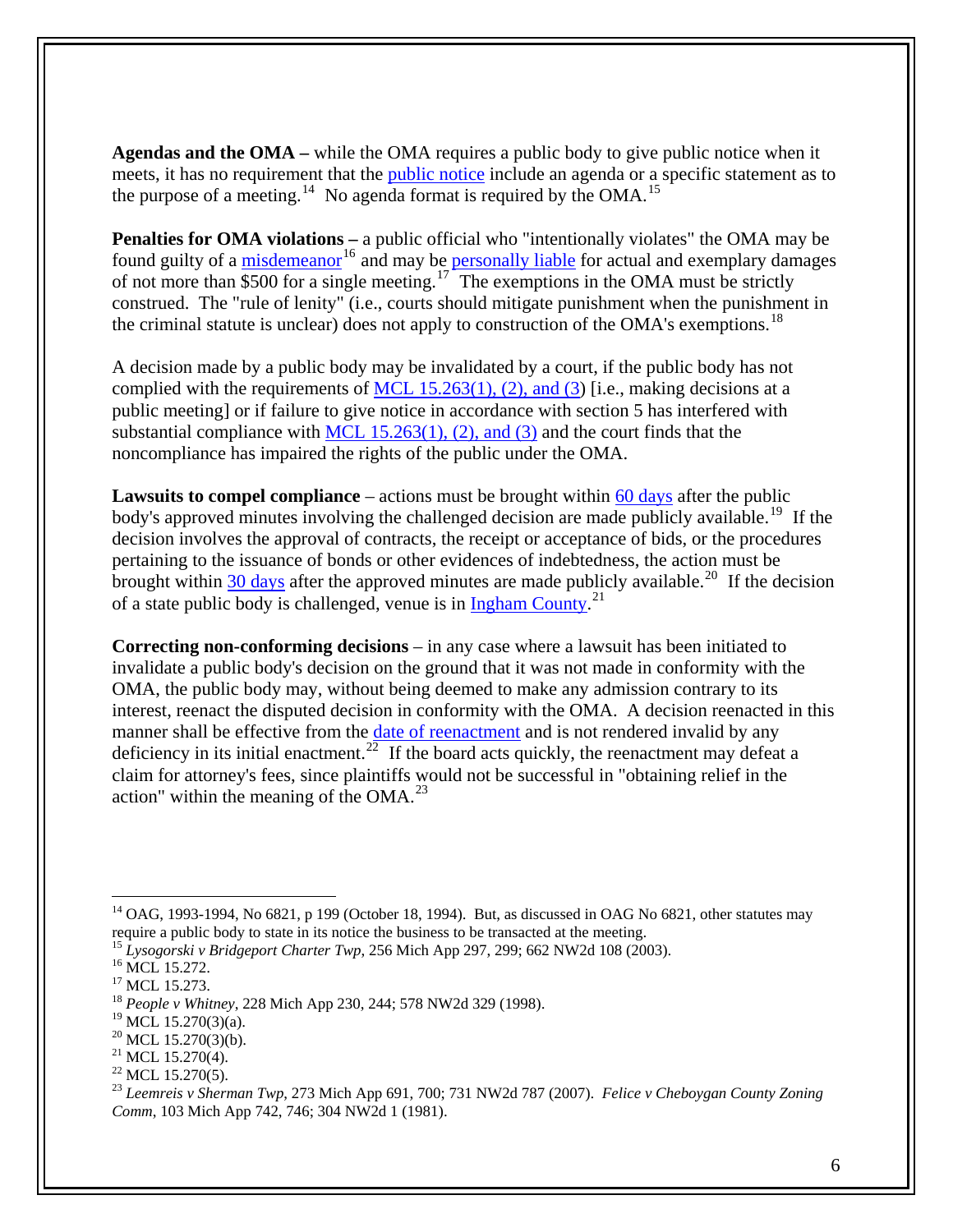## **DECISIONS MUST BE MADE IN PUBLIC MEETINGS**

**All decisions must be made at a meeting open to the public** – the OMA defines "decision" to mean "a determination, action, vote, or disposition upon a motion, proposal, recommendation, resolution, order, ordinance, bill, or measure on which a vote by members of a public body is required and by which a [public body](http://www.legislature.mi.gov/(S(gykims55pmu1tj551ehpyn55))/mileg.aspx?page=getObject&objectName=mcl-15-262) effectuates or formulates public policy."<sup>[24](#page-6-0)</sup> The OMA provides that "[a]ll decisions of a public body shall be made at a meeting open to the public," and that, with limited exceptions, "[a]ll deliberations of a public body constituting a quorum of its members shall take place at a meeting [open to the public.](http://www.legislature.mi.gov/(S(gykims55pmu1tj551ehpyn55))/mileg.aspx?page=getObject&objectName=mcl-15-263)"<sup>[25](#page-6-1)</sup>

The OMA does not contain a "voting requirement" or any form of "formal voting requirement." A "consensus building process" that equates to decision-making would fall under the act.<sup>[26](#page-6-2)</sup> For example, where board members use telephone calls or sub-quorum meetings to achieve the same intercommunication that could have been achieved in a full board or commission meeting, the members' conduct is susceptible to "round-the-horn" decision-making, which achieves the same effect as if the entire board had met publicly and formally cast its votes. A "round-the-horn" process violates the  $OMA<sup>27</sup>$  $OMA<sup>27</sup>$  $OMA<sup>27</sup>$ 

**Meeting "informally" to discuss matters** – while the OMA "does not apply to a meeting which is a [social or chance gathering or conference](http://www.legislature.mi.gov/(S(gykims55pmu1tj551ehpyn55))/mileg.aspx?page=getObject&objectName=mcl-15-263) not designed to avoid this  $act,$ <sup>[28](#page-6-4)</sup> a meeting of a public body must be open to the public. The OMA does not define the terms "social or chance gathering" or "conference," and provides little direct guidance as to the precise scope of this  $\frac{1}{2}$  Co promote openness in government, however, the OMA is entitled to a broad interpretation and exceptions to conduct closed sessions must be construed strictly.<sup>[30](#page-6-6)</sup> Thus, the [closed session exception](http://www.ag.state.mi.us/opinion/datafiles/1970s/op05298.htm) does not apply to a quorum of a public body that meets to discuss matters of public policy, even if there is no intention that the deliberations will lead to a decision on that occasion.<sup>[31](#page-6-7)</sup>

**Canvassing board members on how they might vote** – an informal canvas by one member of a public body to find out where the votes would be on a particular issue does not violate the OMA,

 $^{24}$  MCL 15.262(d).

<span id="page-6-2"></span><span id="page-6-1"></span><span id="page-6-0"></span><sup>&</sup>lt;sup>25</sup> MCL 15.263(2) and (3).<br><sup>25</sup> MCL 15.263(2) and (3).<br><sup>26</sup> Booth Newspapers, *Inc v Univ of Michigan Bd of Regents*, 444 Mich at 229.

<span id="page-6-3"></span><sup>&</sup>lt;sup>27</sup> Booth Newspapers, Inc, 444 Mich at 229 – "any alleged distinction between the [public body's] consensus building and a determination or action, as advanced in the OMA's definition of 'decision,' is a distinction without a difference."

 $^{28}$  MCL 15.263(10).

<span id="page-6-6"></span><span id="page-6-5"></span><span id="page-6-4"></span><sup>&</sup>lt;sup>29</sup> OAG, 1981-1982, No 6074, p 662, 663 (June 11, 1982).<br><sup>30</sup> Wexford County Prosecutor v Pranger, 83 Mich App 197, 201, 204; 268 NW2d 344 (1978).

<span id="page-6-7"></span><sup>&</sup>lt;sup>31</sup> OAG, 1977-1978, No 5298, p 434, 435 (May 2, 1978). See also OAG, 1979-1980, No 5444, p 55, 56 (February 21, 1979) – anytime a quorum of a public body meets and considers a matter of public policy, the meeting must comply with the OMA's requirements. Compare OAG, 1979-1980, No 5437, p 36, 37 (February 2, 1979), where members of a public body constituting a quorum come together by chance, the gathering is exempt from the OMA; however, even at a chance meeting, matters of public policy may not be discussed by the members with each other.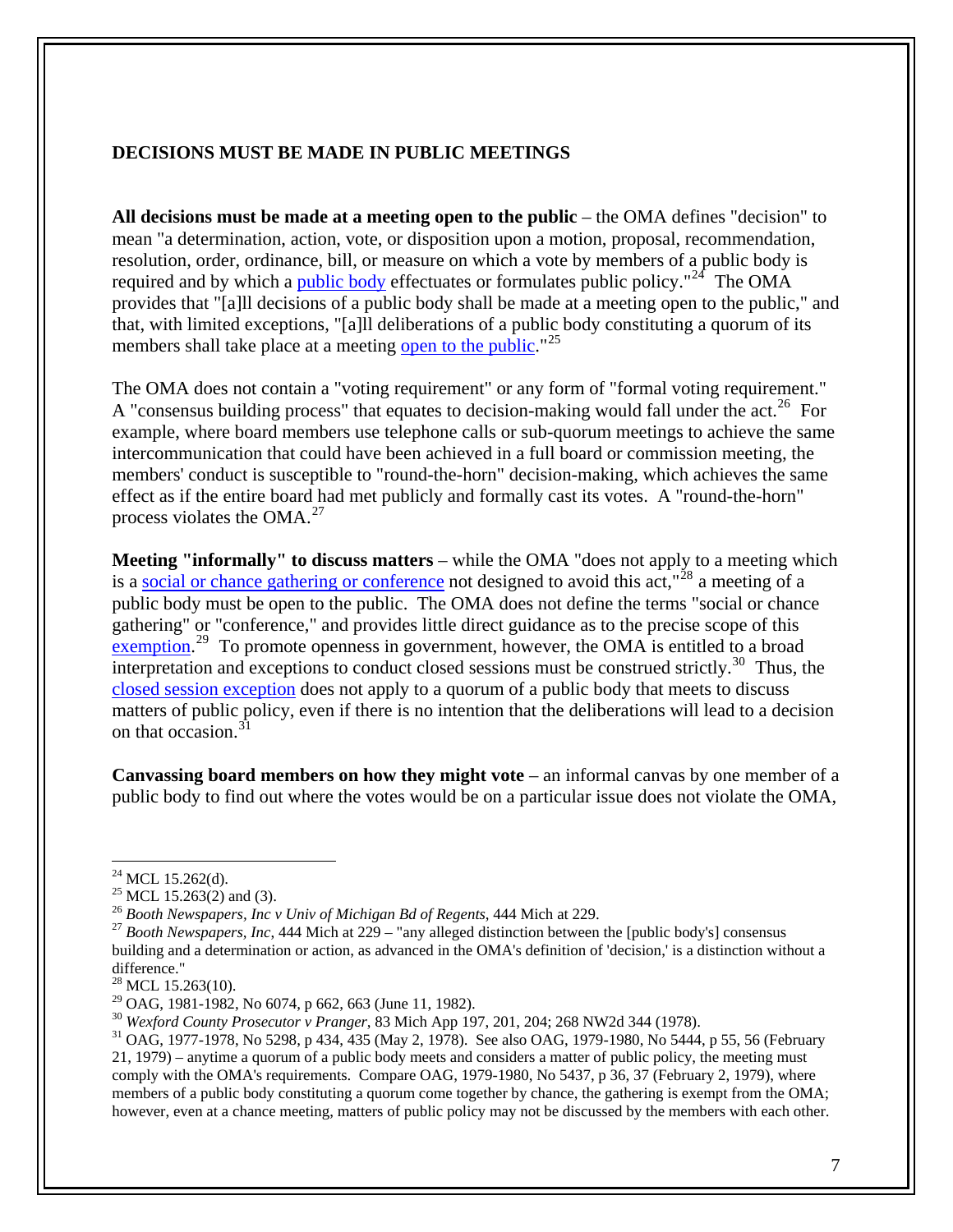so long as no decisions are made during the discussions and the discussions are not a deliberate attempt to the avoid the OMA.[32](#page-7-0)

**May a quorum of a board gather outside an open meeting without violating the OMA?** – yes, in some instances. In addition to a purely [social gathering or chance gathering](http://www.ag.state.mi.us/opinion/datafiles/1970s/op05437.htm)<sup>[33](#page-7-1)</sup> that does not involve discussions of public policy among the members of the board, a quorum may accept an invitation to address a [civic organization](http://www.ag.state.mi.us/opinion/datafiles/1970s/op05183.htm),  $34$  listen to the concerns of a neighborhood organization, or observe demonstrations, if the board doesn't deliberate toward, or make, a [decision](http://www.ag.state.mi.us/opinion/datafiles/1970s/op05364.htm).<sup>[35](#page-7-3)</sup>

A board quorum also may meet for a workshop, seminar, informational gathering, or professional conference designed to convey, to the conference participants, information about areas of [professional interest](http://www.ag.state.mi.us/opinion/datafiles/1970s/op05433.htm) common to all conference participants.<sup>[36](#page-7-4)</sup> These kinds of meetings involve a conference designed primarily to provide training or background information and involve a relatively broad focus upon issues of general concern, rather than a more limited focus on matters or issues of [particular interest](http://www.ag.state.mi.us/opinion/datafiles/1980s/op06074.htm) to a single public body.<sup>[37](#page-7-5)</sup> However, when gatherings are designed to receive input from officers or employees of the public body, the OMA requires that the gathering be held at a <u>public meeting</u>.<sup>[38](#page-7-6)</sup>

The OMA was not violated when several members of the board of county commissioners attended a public meeting of the county planning committee (which had more than fifty members, two who were county commissioners), which resulted in a quorum of the board being present at the meeting (without the meeting also being noticed as a county commission meeting), so long as the nonmember commissioners did not engage in deliberations or render [decisions](http://www.ag.state.mi.us/opinion/datafiles/1980s/op06636.htm).<sup>[39](#page-7-7)</sup>

**Advisory committees and the OMA** – the OMA does not apply to committees and subcommittees composed of less than a quorum of the full public body if they "are merely [advisory](http://www.ag.state.mi.us/opinion/datafiles/1990s/op10006.htm) or only capable of making 'recommendations concerning the exercise of governmental authority.'"[40](#page-7-8)

Where, on the other hand, a committee or subcommittee is empowered to act on matters in such a fashion as to deprive the full public body of the opportunity to consider a matter, a decision of the committee or subcommittee "is an exercise of governmental authority which effectuates

<span id="page-7-0"></span><sup>&</sup>lt;sup>32</sup> *St Aubin v Ishpeming City Council*, 197 Mich App 100, 103; 494 NW2d 803 (1992).<br><sup>33</sup> OAG, 1979-1980, No 5437, p 36 (February 2, 1979).

<span id="page-7-2"></span><span id="page-7-1"></span><sup>34</sup> OAG, 1977-1978, No 5183, p 21, 35 (March 8, 1977).

<span id="page-7-3"></span><sup>35</sup> OAG, 1977-1978, No 5364, p 606, 607 (September 7, 1978).

<span id="page-7-4"></span><sup>36</sup> OAG, 1979-1980, No 5433, p 29, 31 (January 31, 1979).

<span id="page-7-5"></span><sup>37</sup> OAG, 1981-1982, No 6074, at p 664.

<span id="page-7-6"></span><sup>38</sup> OAG No 5433 at p 31.

<span id="page-7-7"></span><sup>39</sup> OAG, 1989-1990, No 6636, p 253 (October 23, 1989), cited with approval in *Ryant v Cleveland Twp*, 239 Mich App 430, 434-435; 608 NW2d 101 (2000) and *Nicholas v Meridian Charter Twp*, 239 Mich App at 531-532. If, however, the noncommittee board members participate in committee deliberations, the OMA would be violated. *Nicholas*, 239 Mich App at 532.<br><sup>40</sup> OAG, 1997-1998, No 6935, p 18 (April 2, 1997); OAG No 5183 at p 40.

<span id="page-7-8"></span>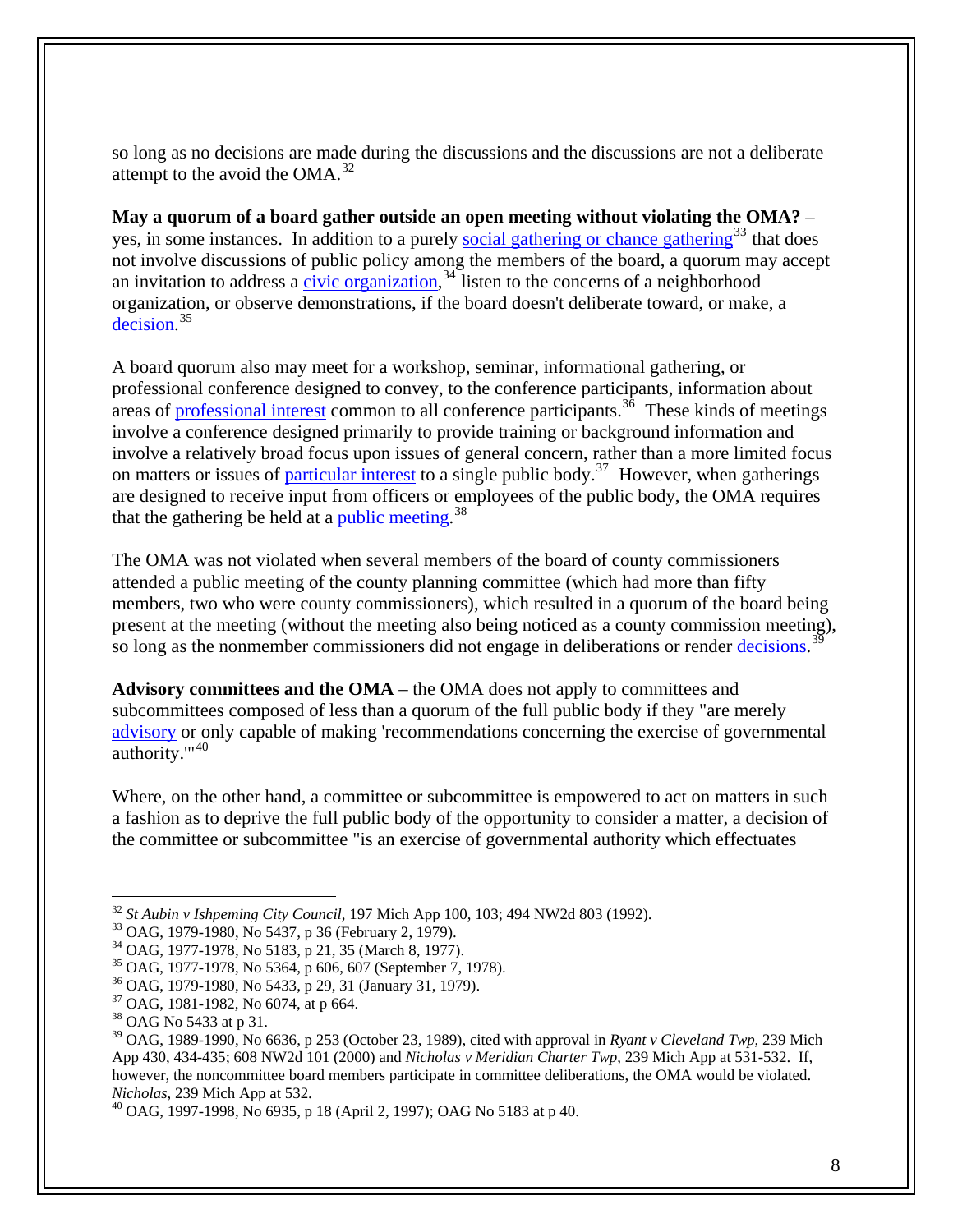public policy" and the committee or subcommittee proceedings are, therefore, subject to the [OMA.](http://www.ag.state.mi.us/opinion/datafiles/1990s/op10070.htm) [41](#page-8-0)

If a joint meeting of two committees of a board (each with less than a quorum of the board) results in the presence of a quorum of the board, the board must comply in all respects with the OMA and notice of the joint meeting must include the fact that a [quorum](http://www.ag.state.mi.us/opinion/datafiles/1980s/op06636.htm) of the board will be present.<sup>[42](#page-8-1)</sup>

**Use of e-mail or other electronic communications among board members during an open meeting** – e-mail, texting, or other forms of electronic communications among members of a board or commission during the course of an open meeting that constitutes deliberations toward decision-making or actual decisions violates the OMA, since it is in effect a "closed" session. While the OMA does not require that all votes by a public body must be by roll call, voting requirements under the act are met when a vote is taken by roll call, show of hands, or other method that informs the public of the public official's decision rendered by his or her vote. Thus, the OMA bars the use of e-mail or other electronic communications to conduct a secret ballot at a public meeting, since it would prevent citizens from knowing how members of the public body have <u>[voted](http://www.ag.state.mi.us/opinion/datafiles/1970s/op05262.htm)</u>.<sup>[43](#page-8-2)</sup>

Moreover, the use of electronic communications for discussions or deliberations, which are not, at a minimum, able to be heard by the public in attendance at an open meeting are contrary to the OMA's core purpose – the promotion of openness in government.  $44$ 

Using e-mail to distribute handouts, agenda items, statistical information, or other such material during an open meeting should be permissible under the OMA, particularly when copies of that information are also made available to the public before or during the meeting.

1

<span id="page-8-0"></span><sup>41</sup> *Schmiedicke v Clare School Bd*, 228 Mich App 259, 261, 263-264; 577 NW2d 706 (1998); *Morrison v East Lansing*, 255 Mich App 505; 660 NW2d 395 (2003); and OAG, 1997-1998, No 7000, p 197 (December 1, 1998) – a committee composed of less than a quorum of a full board is subject to the OMA, if the committee is effectively authorized to determine whether items will or will not be referred for action by the full board, citing OAG, 1977- 1978, No 5222, p 216 (September 1, 1977).

<span id="page-8-1"></span> $42$  OAG, 1989-1990, No 6636, at p 254.

<span id="page-8-2"></span><sup>43</sup> See *Esperance v Chesterfield Twp*, 89 Mich App 456, 464; 280 NW2d 559 (1979) and OAG, 1977-1978, No 5262, p 338 (January 31, 1978).

<span id="page-8-3"></span><sup>44</sup> See *Booth Newspapers, Inc*, 444 Mich at 229; *Schmiedicke*, 228 Mich App at 263, 264; and *Wexford County Prosecutor*, 83 Mich App at 204.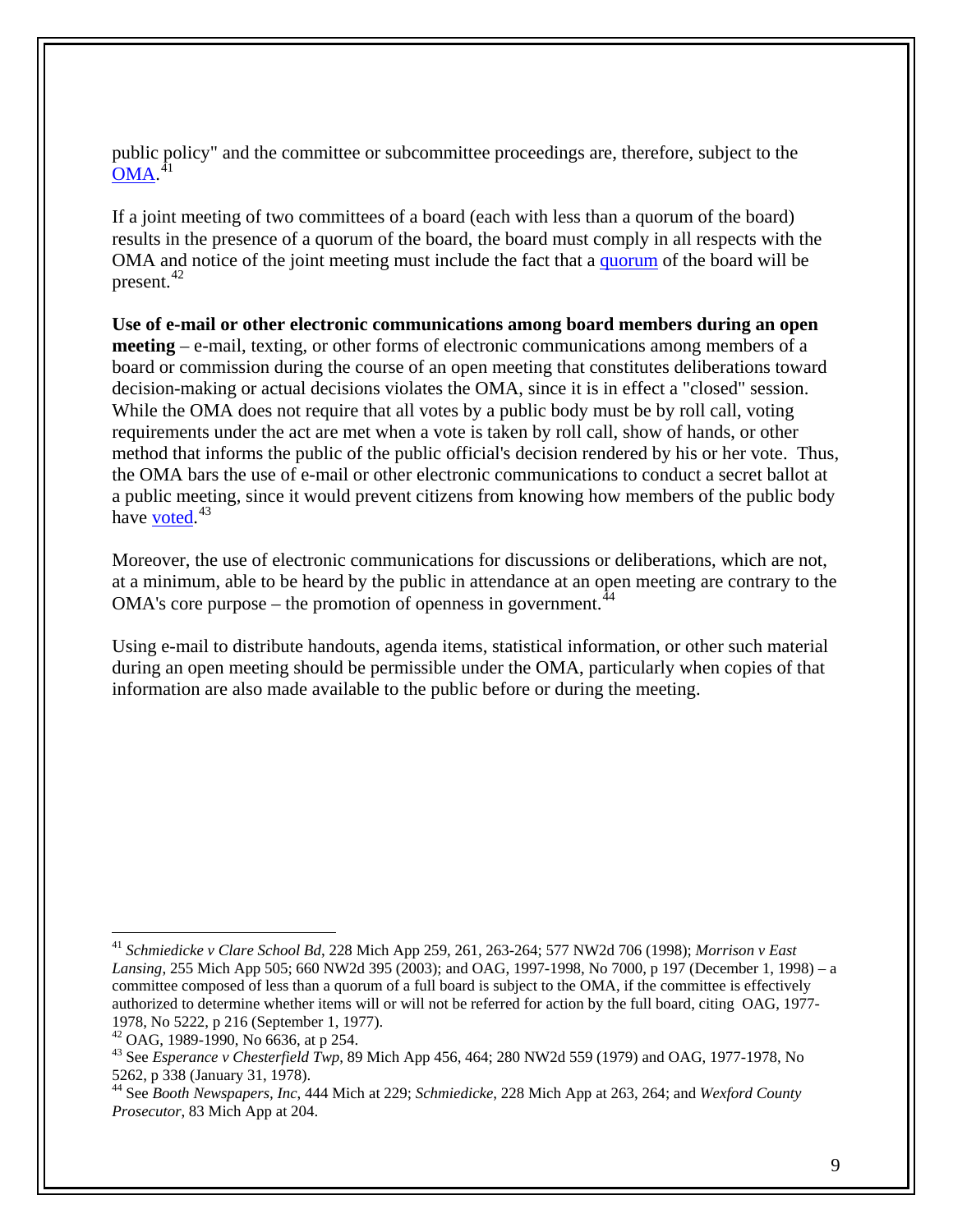## **CLOSED SESSIONS**

**Meeting in closed session** – a public body may meet in a [closed session](http://www.legislature.mi.gov/(S(5ljhvdbiegcifyqvztxtqea0))/mileg.aspx?page=getObject&objectName=mcl-15-268) *only* for one or more of the permitted purposes specified in section 8 of the OMA.<sup> $45$ </sup> The [limited purposes](http://www.legislature.mi.gov/(S(5ljhvdbiegcifyqvztxtqea0))/mileg.aspx?page=getObject&objectName=mcl-15-268) for which closed sessions are permitted include, among others<sup>[46](#page-9-1)</sup>:

(1) To consider the dismissal, suspension, or disciplining of, or to hear complaints or charges brought against, or to consider a periodic personnel evaluation of, a public officer, employee, staff member, or individual agent, *if the named person requests a [closed hearing](http://www.legislature.mi.gov/(S(jqki5vmmf5pvjsfccfbdpu45))/mileg.aspx?page=getObject&objectName=mcl-15-268)*. [47](#page-9-2)

(2) For strategy and negotiation sessions connected with the negotiation of a collective bargaining agreement *if either negotiating party requests a [closed hearing](http://www.legislature.mi.gov/(S(jqki5vmmf5pvjsfccfbdpu45))/mileg.aspx?page=getObject&objectName=mcl-15-268)*. [48](#page-9-3)

(3) To consider the purchase or lease of real property up to the time an option to purchase or lease that [real property](http://www.legislature.mi.gov/(S(jqki5vmmf5pvjsfccfbdpu45))/mileg.aspx?page=getObject&objectName=mcl-15-268) is obtained.<sup>[49](#page-9-4)</sup>

(4) To consult with its attorney regarding trial or settlement strategy in connection with specific pending litigation, *but only if* an [open meeting](http://www.legislature.mi.gov/(S(jqki5vmmf5pvjsfccfbdpu45))/mileg.aspx?page=getObject&objectName=mcl-15-268) would have a detrimental financial effect on the litigating or settlement position of the public body.<sup>[50](#page-9-5)</sup>

(5) To review and consider the contents of an application for employment or appointment to a public office *if the candidate requests that the application remain confidential.* However, all [interviews](http://www.legislature.mi.gov/(S(jqki5vmmf5pvjsfccfbdpu45))/mileg.aspx?page=getObject&objectName=mcl-15-268) by a public body for employment or appointment to a public office shall be held in an open meeting pursuant to this act.<sup>[51](#page-9-6)</sup>

(6) To consider material [exempt](http://www.legislature.mi.gov/(S(jqki5vmmf5pvjsfccfbdpu45))/mileg.aspx?page=getObject&objectName=mcl-15-268) from discussion or disclosure by state or federal statute.<sup>[52](#page-9-7)</sup> But note – a board is not permitted to go into closed session to discuss an attorney's oral opinion, as opposed to a written legal memorandum.<sup>[53](#page-9-8)</sup>

**A closed session must be conducted during the course of an open meeting** – section 2(c) of the OMA defines ["closed session"](http://www.legislature.mi.gov/(S(jqki5vmmf5pvjsfccfbdpu45))/mileg.aspx?page=getObject&objectName=mcl-15-262) as "a meeting or part of a meeting of a public body that is

1

<span id="page-9-0"></span><sup>45</sup> MCL 15.268. OAG, 1977-1978, No 5183, at p 37.

<span id="page-9-1"></span><sup>&</sup>lt;sup>46</sup> The other permissible purposes deal with public primary, secondary, and post-secondary student disciplinary hearings – section 8(b); state legislature party caucuses – section 8(g); compliance conferences conducted by the Michigan Department of Community Health – section 8(i); and public university presidential search committee  $discussions - section 8(i)$ .

<span id="page-9-2"></span> $47$  MCL 15.268(a) (Emphasis added.)

<span id="page-9-3"></span> $48$  MCL 15.268(c) (Emphasis added.)

<span id="page-9-4"></span> $49$  MCL 15.268(d).

 $50$  MCL 15.268(e) (Emphasis added.)

<span id="page-9-6"></span><span id="page-9-5"></span> $51$  MCL 15.268(f) (Emphasis added.)

<span id="page-9-7"></span><sup>52</sup> MCL 15.268(h).

<span id="page-9-8"></span><sup>53</sup> *Booth Newspapers, Inc v Wyoming City Council*, 168 Mich App 459, 467, 469-470; 425 NW2d 695 (1988).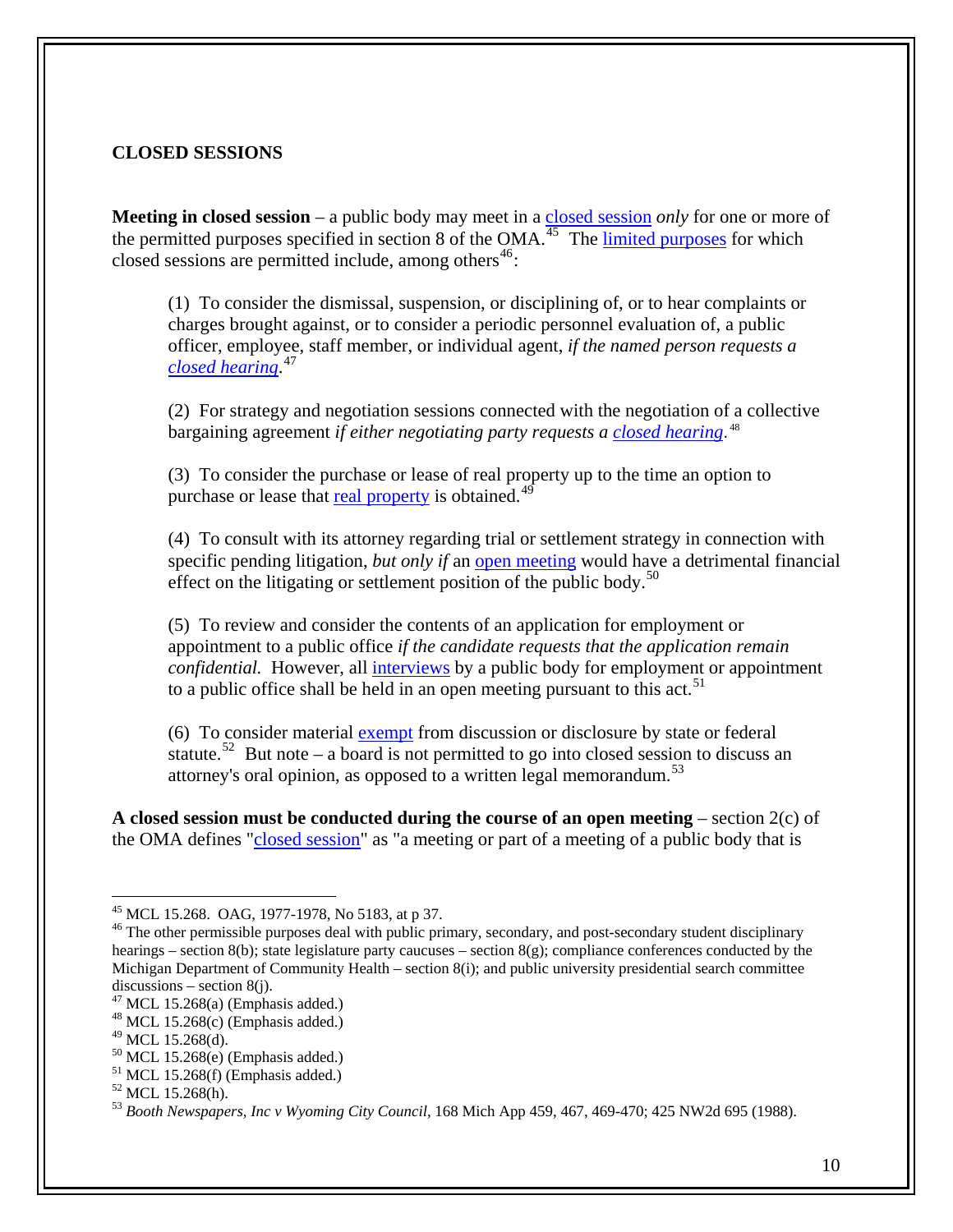closed to the public."<sup>[54](#page-10-0)</sup> Section 9(1) of the OMA provides that the [minutes](http://www.legislature.mi.gov/(S(jqki5vmmf5pvjsfccfbdpu45))/mileg.aspx?page=getObject&objectName=mcl-15-269) of an open meeting must include "the purpose or purposes for which a closed session is held."<sup>[55](#page-10-1)</sup>

**Going into closed session** – section 7(1) of the  $OMA<sup>56</sup>$  $OMA<sup>56</sup>$  $OMA<sup>56</sup>$  $OMA<sup>56</sup>$  sets out the procedure for calling a closed session:

A 2/3 roll call vote of members elected or appointed and serving is required to call a closed session, except for the closed sessions permitted under section 8(a), (b), (c), (g), (i), and (j). The roll call vote and the purpose or purposes for calling the closed session shall be entered into the minutes of the meeting at which the vote is taken.

Thus, a public body may go into closed session only upon a motion duly made, seconded, and adopted by a  $2/3$  roll call vote of the members appointed and serving<sup>[57](#page-10-3)</sup> during an open meeting for the purpose of (1) considering the purchase or lease of real property, (2) consulting with their attorney, (3) considering an employment application, or (4) considering material exempt from disclosure under state or federal law. A majority vote is sufficient for going into closed session for the other OMA permitted purposes.

We suggest that every motion to go into closed session should cite one or more of the permissible purposes listed in section 8 of the [OMA.](http://www.legislature.mi.gov/(S(jqki5vmmf5pvjsfccfbdpu45))/mileg.aspx?page=getObject&objectName=mcl-15-268)<sup>[58](#page-10-4)</sup> An example of a motion to go into closed session is:

I move that the Board meet in closed session under section 8(e) of the Open Meetings Act, to consult with our attorney regarding trial or settlement strategy in connection with [the name of the specific lawsuit].

Another example is the need to privately discuss with the public body's attorney a memorandum of advice as permitted under section 8(h) of the OMA – "to consider material [exempt](http://www.legislature.mi.gov/(S(jqki5vmmf5pvjsfccfbdpu45))/mileg.aspx?page=getObject&objectName=mcl-15-268) from discussion or disclosure by state or federal statute."<sup>[59](#page-10-5)</sup> The motion should cite section 8(h) of the OMA and the statutory basis for the closed session, such as section  $13(1)(g)$  of the Freedom of [Information Act,](http://www.legislature.mi.gov/(S(5ljhvdbiegcifyqvztxtqea0))/mileg.aspx?page=getObject&objectName=mcl-15-243) which exempts from public disclosure "[i]nformation or records subject to the attorney-client privilege."[60](#page-10-6)

Leaving a closed session – the OMA is silent as to how to leave a closed session. We suggest that you recommend a motion be made to end the closed session with a majority vote needed for

<span id="page-10-6"></span>

<sup>54</sup> MCL 15.262(c).

<span id="page-10-1"></span><span id="page-10-0"></span><sup>&</sup>lt;sup>55</sup> MCL 15.269(1).

<span id="page-10-2"></span><sup>56</sup> MCL 15.267(1).

<span id="page-10-3"></span><sup>57</sup> And not just those attending the meeting. OAG No 5183 at p 37.

<span id="page-10-4"></span><sup>58</sup> MCL 15.268.

<span id="page-10-5"></span> $59$  MCL 15.268(h). Proper discussion of a written legal opinion at a closed meeting is, with regard to the attorneyclient privilege exemption to the OMA, limited to the meaning of any strictly legal advice presented in the written opinion. *People v Whitney*, 228 Mich App at 245-248. <sup>60</sup> MCL 15.243(1)(g).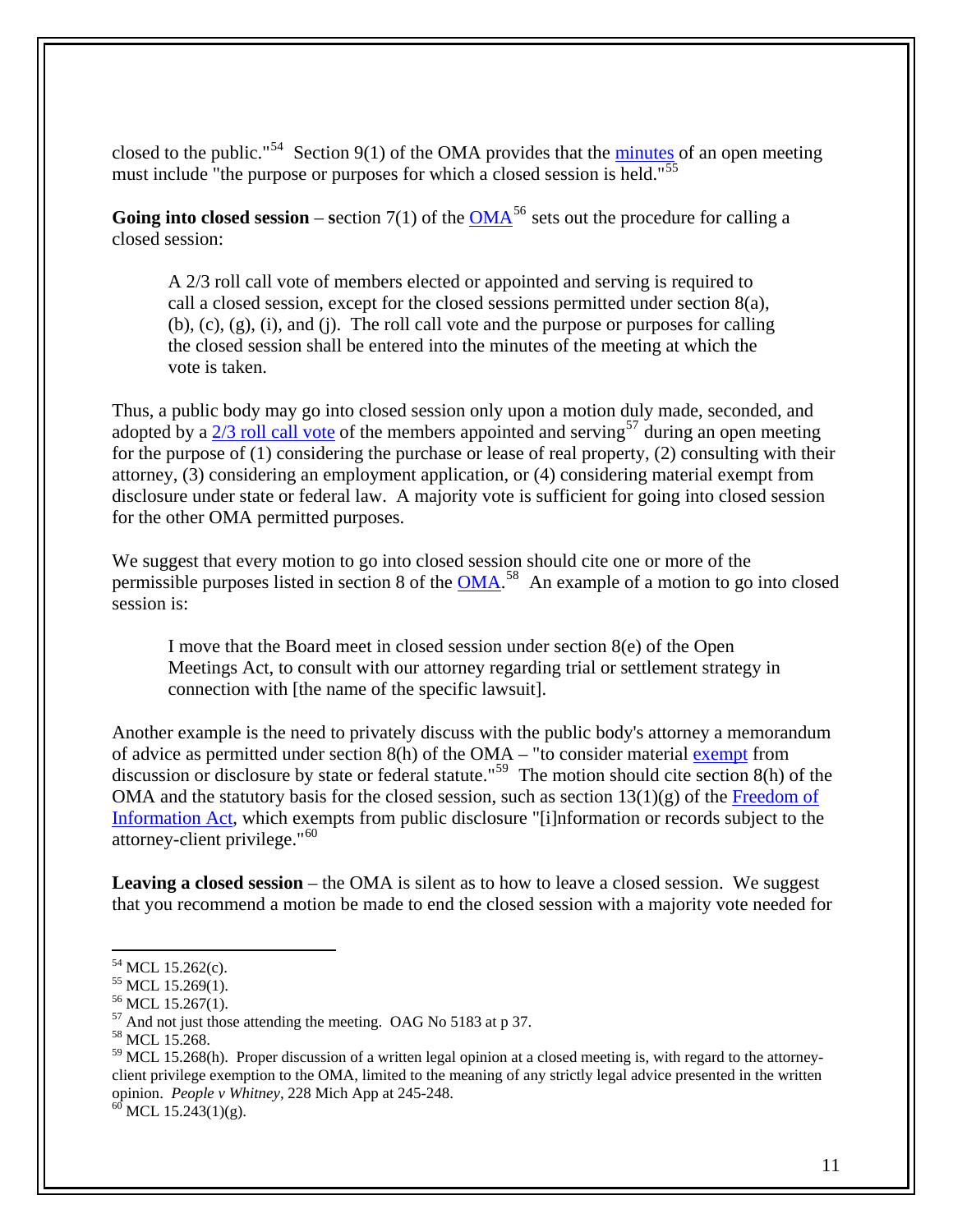approval. Admittedly, this is a decision made in a closed session, but it certainly isn't a decision that "effectuates or formulates public policy."

When the public body has concluded its closed session, the open meeting minutes should state the time the public body reconvened in open session and, of course, any votes on matters discussed in the closed session must occur in an open meeting.

**Decisions must be made during an open meeting, not the closed session** – section 3(2) of the OMA requires that "[a]ll decisions of a public body shall be made at a meeting [open to the](http://www.legislature.mi.gov/(S(5ljhvdbiegcifyqvztxtqea0))/mileg.aspx?page=getObject&objectName=mcl-15-263)  [public](http://www.legislature.mi.gov/(S(5ljhvdbiegcifyqvztxtqea0))/mileg.aspx?page=getObject&objectName=mcl-15-263)."[61](#page-11-0) Section 2(d) of the OMA defines ["decision](http://www.legislature.mi.gov/(S(5ljhvdbiegcifyqvztxtqea0))/mileg.aspx?page=getObject&objectName=mcl-15-262)" to mean "a determination, action, vote, or disposition upon a motion, proposal, recommendation, resolution, order, ordinance, bill, or measure on which a vote by members of a public body is required and by which a public body effectuates or formulates public policy."<sup>[62](#page-11-1)</sup>

**Avoid using the terms "closed session" and "executive session" interchangeably** – we suggest that a public body not use the term "executive session" to refer to a "closed session." The term "executive session" does not appear in the OMA, but "closed session" does. "Executive session" is more of a private sector term and is often used to describe a private session of a board of directors, which is not limited as to purpose, where actions can be taken, and no minutes are recorded.

**Staff and others may join the board in a closed session** – a public body may rely upon its officers and employees for [assistance](http://www.ag.state.mi.us/opinion/datafiles/1970s/op05532.htm) when considering matters in a closed session. A public body may also request private citizens to assist, as appropriate, in its considerations.<sup>[63](#page-11-2)</sup>

**Forcibly excluding persons from a closed session** – a public body may, if necessary, exclude an [unauthorized individual](http://www.ag.state.mi.us/opinion/datafiles/1980s/op06358.htm) who intrudes upon a closed session by either (1) having the individual forcibly removed by a law enforcement officer, or (2) by recessing and removing the closed session to a new location.<sup>[64](#page-11-3)</sup>

<span id="page-11-0"></span><sup>61</sup> MCL 15.263(2). *St Aubin v Ishpeming City Council*, 197 Mich App at 103. See also, OAG, 1977-1978, No 5262, at p 338-339 – the OMA prohibits a voting procedure at a public meeting which prevents citizens from knowing how members of the public body have voted and OAG, 1979-1980, No 5445, p 57 (February 22, 1979) – a public body may not take final action on any matter during a closed meeting.

 $62$  MCL 15.262(d).

<span id="page-11-2"></span><span id="page-11-1"></span><sup>63</sup> OAG, 1979-1980, No 5532, p 324 (August 7, 1979).

<span id="page-11-3"></span><sup>64</sup> OAG, 1985-1986, No 6358, p 268 (April 29, 1986), citing *Regents of the Univ of Michigan v Washtenaw County Coalition Against Apartheid*, 97 Mich App 532; 296 NW2d 94 (1980).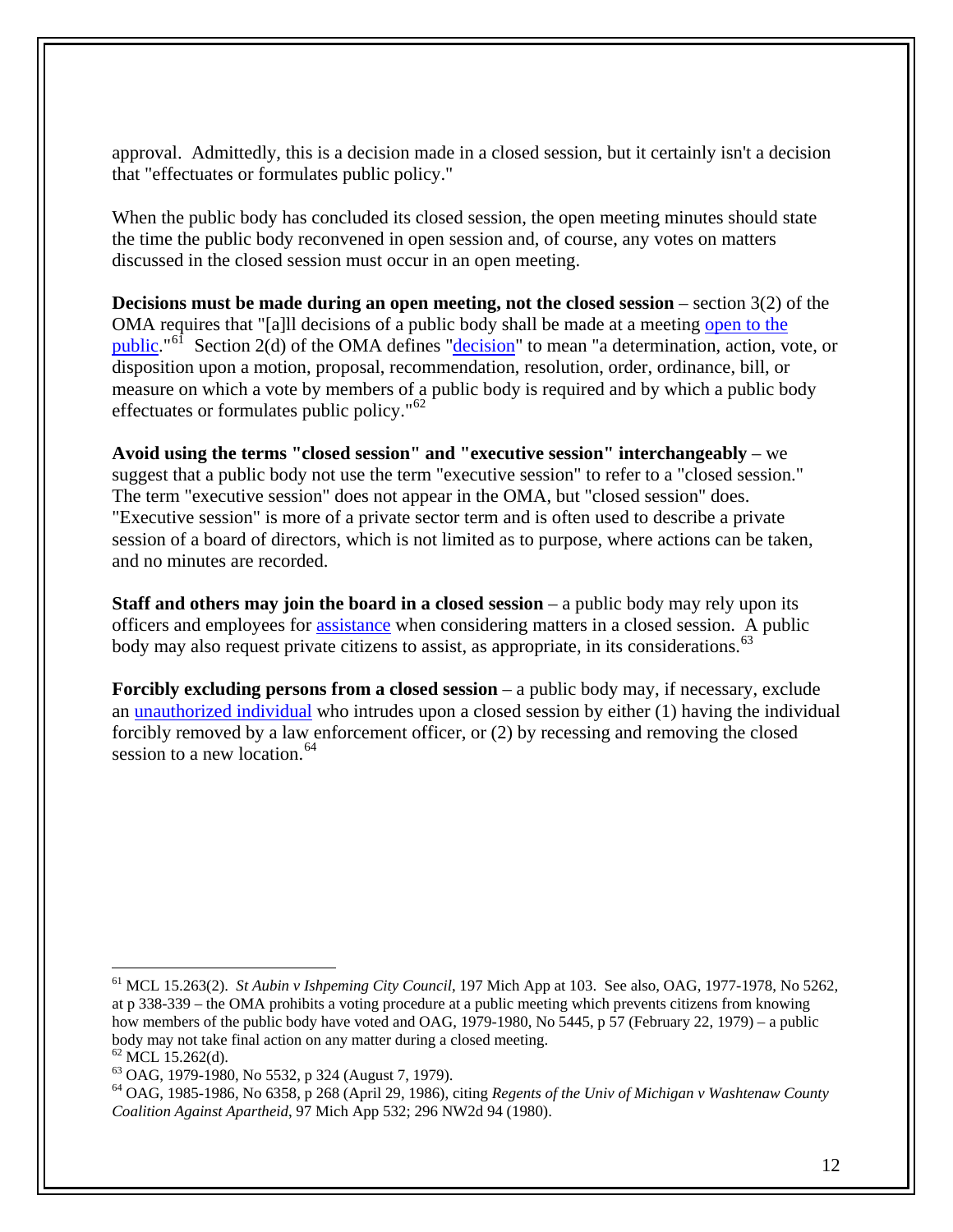# **PUBLIC ATTENDING OPEN MEETINGS**

**Excluding individuals** – no one may be excluded from a meeting otherwise open to the public except for a **breach** of the peace actually committed at the meeting.<sup>[65](#page-12-0)</sup>

**Identifying public attendees** – no one may be required to register or otherwise provide his or her name or other information or otherwise to fulfill a [condition](http://www.legislature.mi.gov/(S(5ljhvdbiegcifyqvztxtqea0))/mileg.aspx?page=getObject&objectName=mcl-15-263) precedent to attend a public meeting. $66$ 

Building security at the meeting site may cause issues. Members of the public might object, based on the [OMA,](http://www.legislature.mi.gov/(S(5ljhvdbiegcifyqvztxtqea0))/mileg.aspx?page=getObject&objectName=mcl-15-263) to signing in to gain access to the building where a public meeting is being held.<sup>[67](#page-12-2)</sup> We, therefore, recommend that public bodies meet in facilities or areas not subject to public access restrictions.

If the public body wishes the members of the public to identify themselves at the meeting, we suggest the board chair announce something like this:

The Board would appreciate having the members of the public attending the meeting today identify themselves and mention if they would like the opportunity to speak during the public comment period. However, you do not need to give your name to attend this meeting. When the time comes to introduce yourself and you do not want to do so, just say pass.

Since speaking at the meeting is a step beyond "attending" the public meeting and the OMA provides that a person may address the public body "under rules established and recorded by the public body," the board may establish a [rule](http://www.legislature.mi.gov/(S(5ljhvdbiegcifyqvztxtqea0))/mileg.aspx?page=getObject&objectName=mcl-15-263) requiring individuals to identify themselves if they wish to speak at a meeting.<sup>[68](#page-12-3)</sup>

**Limiting public comment** – a public body may adopt a [rule](http://www.ag.state.mi.us/opinion/datafiles/1970s/op05332.htm) imposing individual time limits for members of the public addressing the public body.<sup>[69](#page-12-4)</sup> In order to carry out its responsibilities, the board can also consider establishing rules allowing the chairperson to encourage groups to designate one or more individuals to speak on their behalf to avoid cumulative comments. But a [rule](http://www.ag.state.mi.us/opinion/datafiles/1970s/op05332.htm) limiting the period of public comment may not be applied in a manner that denies a person the right to address the public body, such as by limiting all public comment to a half-hour period.<sup>[70](#page-12-5)</sup>

1

<span id="page-12-4"></span> $^{69}$  OAG, 1977-1978, No 5332, p 536 (July 13, 1978). The rule must be duly adopted and recorded. OAG, 1977-1978. No 5183, at p 34.

<span id="page-12-0"></span> $65$  MCL 15.263(6).

<span id="page-12-1"></span><sup>&</sup>lt;sup>66</sup> MCL 15.263(4).

<span id="page-12-2"></span> $67$  In addition, "[a]ll meetings of a public body . . . shall be held in a place available to the general public." MCL 15.263(1).

<span id="page-12-3"></span><sup>68</sup> MCL 15.263(5). OAG, 1977-1978, No 5183, at p 34.

<span id="page-12-5"></span><sup>70</sup> OAG No 5332 at p 538.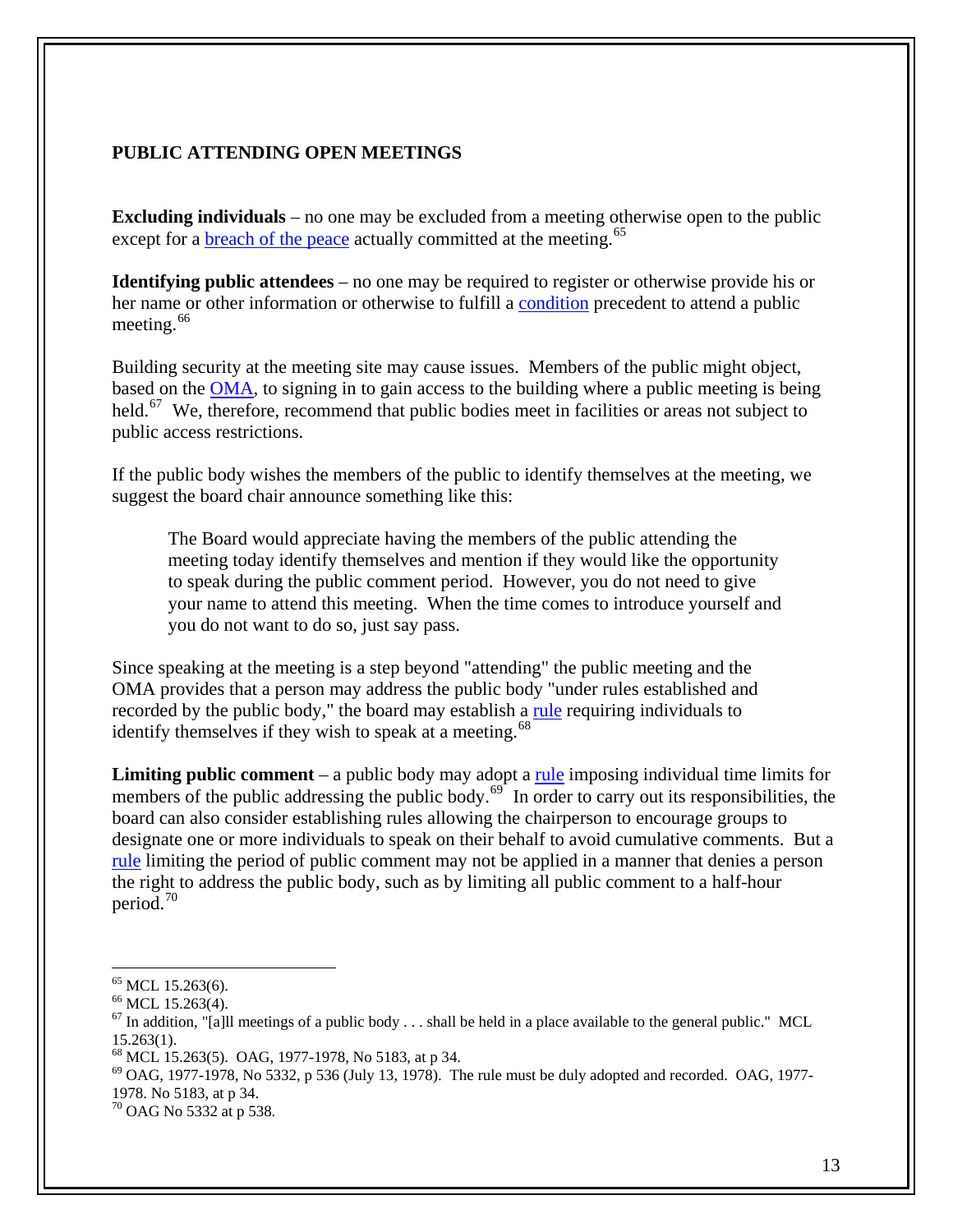**Meeting location** – the [OMA](http://www.ag.state.mi.us/opinion/datafiles/1970s/op05560.htm) only requires that a meeting be held "in a place available to the general public;" it does not dictate that the meeting be held within the geographical limits of the public body's jurisdiction.<sup>[71](#page-13-0)</sup> However, if a meeting is held so far from the public which it serves that it would be difficult or inconvenient for its citizens to attend, the meeting may not be considered as being held at a place available to the general public. Whenever possible, the meeting should be held within the public body's geographical boundaries.

**Timing of public comment** – a public body has discretion under the OMA when to schedule [public comment](http://www.legislature.mi.gov/(S(trh5hh45jv3nphq4ewd5cvmn))/mileg.aspx?page=getObject&objectName=mcl-15-263) during the meeting.<sup>[72](#page-13-1)</sup> Thus, scheduling public comment at the beginning<sup>[73](#page-13-2)</sup> or the [end](http://www.ag.state.mi.us/opinion/datafiles/1980s/op05716.htm)<sup>[74](#page-13-3)</sup> of the meeting agenda does not violate the OMA. The public has no right to address the [commission](http://www.ag.state.mi.us/opinion/datafiles/1970s/op05310.htm) during its deliberations on a particular matter.<sup>[75](#page-13-4)</sup>

**Taping and broadcasting** – the [right](http://www.legislature.mi.gov/(S(trh5hh45jv3nphq4ewd5cvmn))/mileg.aspx?page=getObject&objectName=mcl-15-263) to attend a public meeting includes the right to tape-record, videotape, broadcast live on radio, and telecast live on television the proceedings of a public body at the public meeting.<sup>[76](#page-13-5)</sup> A board may establish reasonable [regulations](http://www.ag.state.mi.us/opinion/datafiles/1980s/op06499.htm) governing the televising or filming by the electronic media of a hearing open to the public in order to minimize any disruption to the hearing, but it may not prohibit such coverage.<sup>[77](#page-13-6)</sup> And the exercise of the [right](http://www.legislature.mi.gov/(S(trh5hh45jv3nphq4ewd5cvmn))/mileg.aspx?page=getObject&objectName=mcl-15-263) to tape-record, videotape, and broadcast public meetings may not be dependent upon the prior approval of the public body.<sup>[78](#page-13-7)</sup>

<span id="page-13-0"></span> $71$  OAG, 1979-1980, No 5560, p 386 (September 13, 1979). Of course, local charter provisions or ordinances may impose geographical limits on public body meetings.

 $72$  MCL 15.263(5).

<span id="page-13-2"></span><span id="page-13-1"></span><sup>73</sup> *Lysogorski v. Bridgeport Charter Twp*, 256 Mich App at 302. 74 OAG, 1979-1980, No 5716, p 812 (June 4, 1980).

<span id="page-13-3"></span>

<span id="page-13-4"></span><sup>75</sup> OAG, 1977-1978, No 5310, p 465, 468 (June 7, 1978).

<span id="page-13-5"></span> $^{76}$  MCL 15.263(1).

<span id="page-13-6"></span><sup>77</sup> OAG, 1987-1988, No 6499, p 280 (February 24, 1988).

<span id="page-13-7"></span><sup>78</sup> MCL 15.263(1).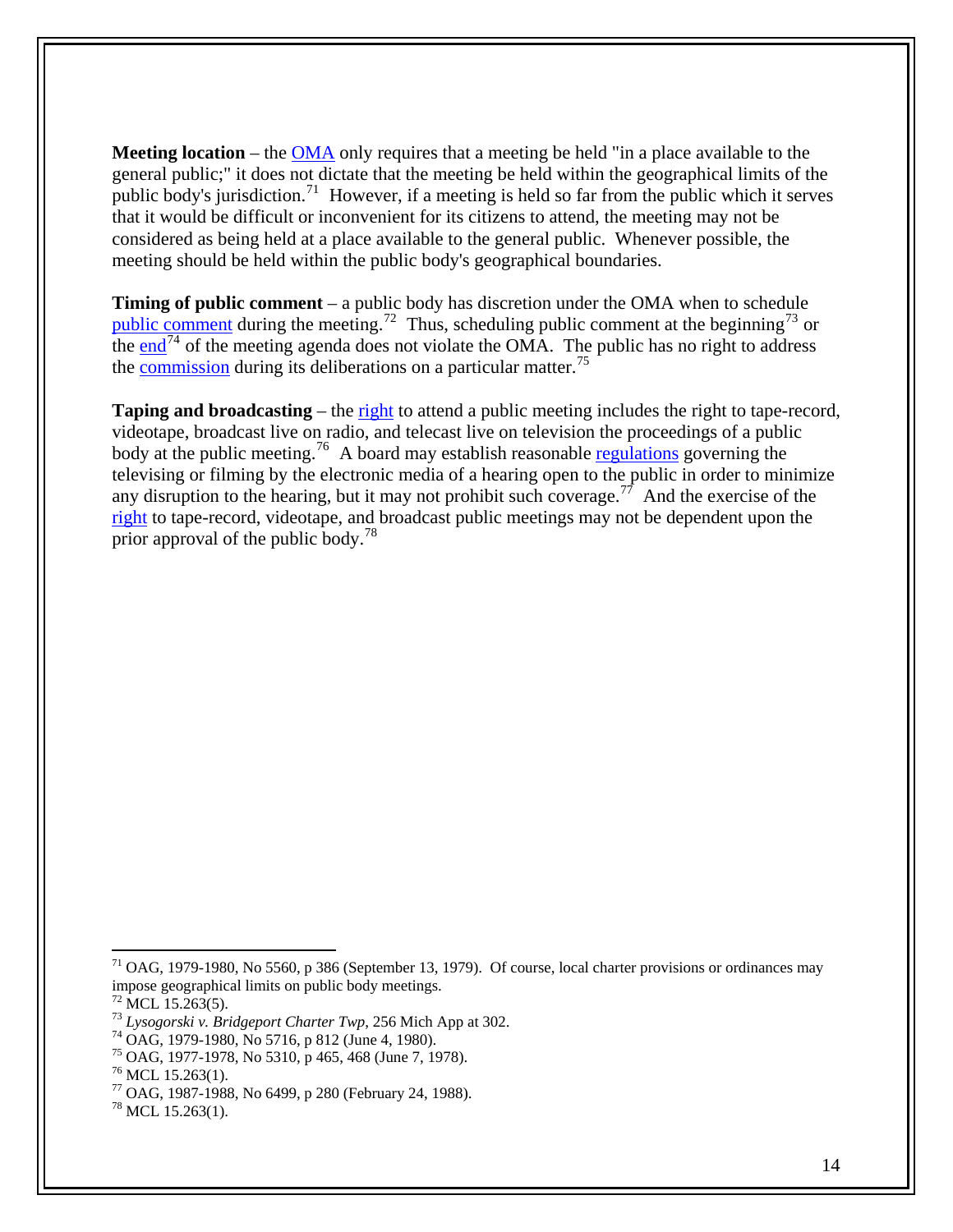#### **MINUTES**

**What must be in the minutes** – at a minimum, the minutes must show the date, time, place, members present, members absent, any decisions made at a meeting open to the public, and the purpose or purposes for which a closed session is held. The [minutes](http://www.legislature.mi.gov/(S(trh5hh45jv3nphq4ewd5cvmn))/mileg.aspx?page=getObject&objectName=mcl-15-269) must include all roll call votes taken at the meeting.<sup>[79](#page-14-0)</sup> The OMA does not prohibit a public body from preparing a more detailed set of minutes of its public meetings if it chooses to do so. $80$ 

**When must the minutes be available** – proposed minutes must be made available for public inspection within eight days after the applicable meeting. Approved [minutes](http://www.legislature.mi.gov/(S(trh5hh45jv3nphq4ewd5cvmn))/mileg.aspx?page=getObject&objectName=mcl-15-269) must be made available for public inspection within five days after the public body's approval.<sup>[81](#page-14-2)</sup>

**When must the minutes be approved** – at the board's  $\frac{next$  meeting.<sup>[82](#page-14-3)</sup> Corrected minutes must show both the original entry and the correction (for example, using a "strikethrough" word processing feature).

**Closed session minutes** – a separate set of minutes must be taken for closed sessions. While closed session minutes must be approved in an open meeting (with contents of the minutes kept confidential), the board may meet in [closed session](http://www.ag.state.mi.us/opinion/datafiles/1980s/op06365.htm) to consider approving the minutes.<sup>[83](#page-14-4)</sup>

Closed session minutes shall only be disclosed if required by a civil action filed under sections 10, 11, or 13 of the [OMA.](http://www.legislature.mi.gov/(S(trh5hh45jv3nphq4ewd5cvmn))/mileg.aspx?page=getObject&objectName=mcl-Act-267-of-1976)<sup>[84](#page-14-5)</sup> The board secretary may furnish the minutes of a closed session of the body to a board member. A member's [dissemination](http://www.ag.state.mi.us/opinion/datafiles/2000s/op10136.htm) of closed session minutes to the public, however, is a violation of the OMA, and the member risks criminal prosecution and civil penalties.<sup>[85](#page-14-6)</sup> An audiotape of a closed session meeting of a public body is part of the minutes of the session meeting and, thus, must be filed with the clerk of the public body for retention under the OMA $^{86}$  $^{86}$  $^{86}$ 

Closed session minutes may be [destroyed](http://www.legislature.mi.gov/(S(trh5hh45jv3nphq4ewd5cvmn))/mileg.aspx?page=getObject&objectName=mcl-15-267) one year and one day *after approval of the minutes of the regular meeting at which the closed session occurred*. [87](#page-14-8)

<span id="page-14-8"></span>

<span id="page-14-0"></span> $79$  MCL 15.269(1).

<span id="page-14-1"></span><sup>&</sup>lt;sup>80</sup> Informational letter to Representative Jack Brandenburg from Chief Deputy Attorney General Carol Isaacs dated May 8, 2003.

 $81$  MCL 15.269(3).

<span id="page-14-3"></span><span id="page-14-2"></span> $82$  MCL 15.269(1)

<span id="page-14-4"></span> $83$  OAG, 1985-1986, No 6365, p 288 (June 2, 1986). This, of course, triggers the need for more closed session minutes.

<span id="page-14-5"></span><sup>84</sup> MCL 15.270, 15.271, and 15.273; *Local Area Watch v Grand Rapids*, 262 Mich App 136, 143; 683 NW2d 745 (2004); OAG, 1985-1986 No 6353, p 255 (April 11, 1986).

 $85$  OAG, 1999-2000, No 7061, p 144 (August 31, 2000).

<span id="page-14-7"></span><span id="page-14-6"></span><sup>&</sup>lt;sup>86</sup> *Kitchen v Ferndale City Council*, 253 Mich App 115; 654 NW2d 918 (2002).<br><sup>87</sup> MCL 15.267(2).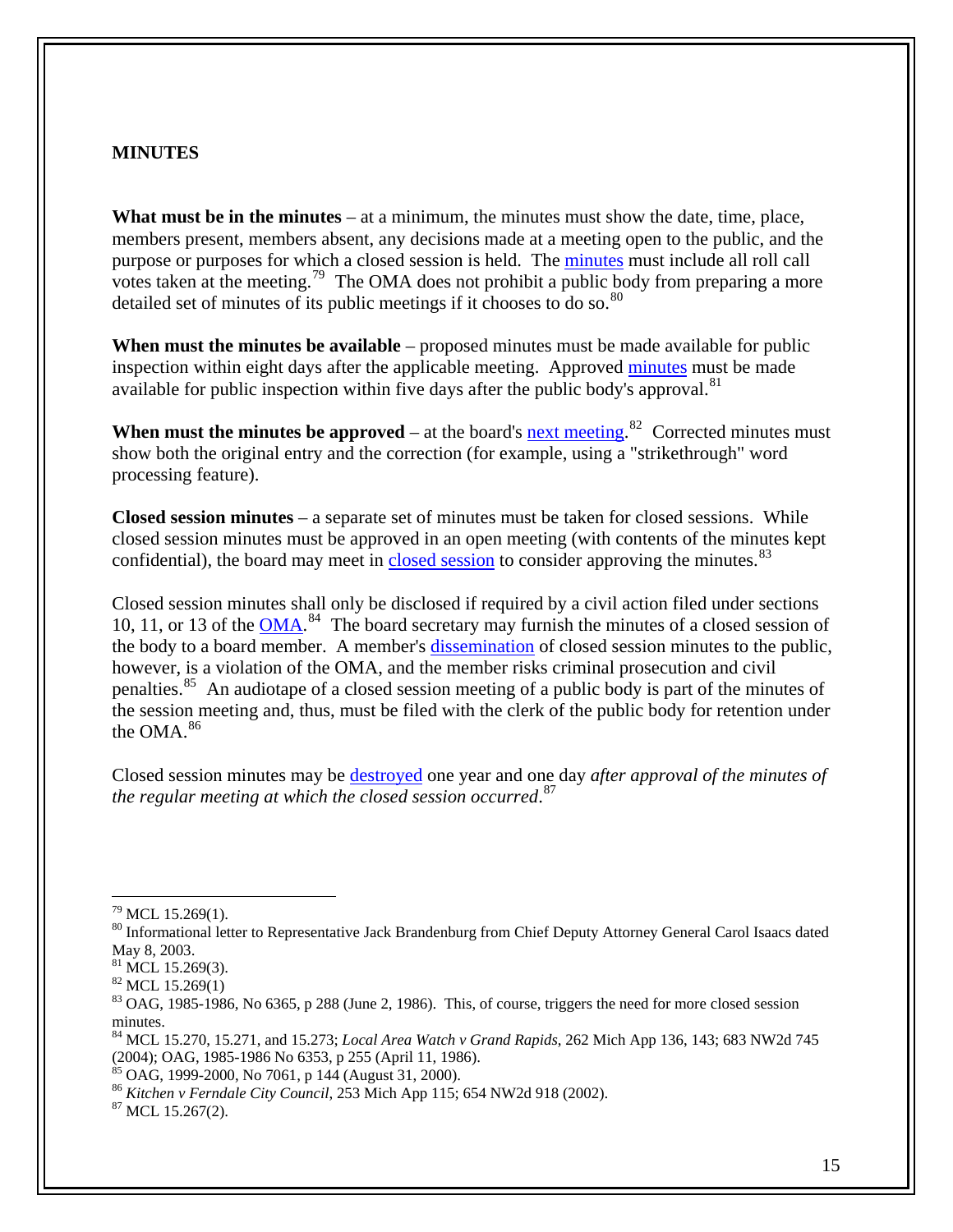**Inadvertent omissions from the minutes** – the OMA does not invalidate a decision due to a simple error in the minutes, such as inadvertently omitting the vote to go into closed session from a meeting's minutes.<sup>[88](#page-15-0)</sup>

<span id="page-15-0"></span><sup>88</sup> *Willis v Deerfield Twp*, 257 Mich App 541, 554; 669 NW2d 279 (2003).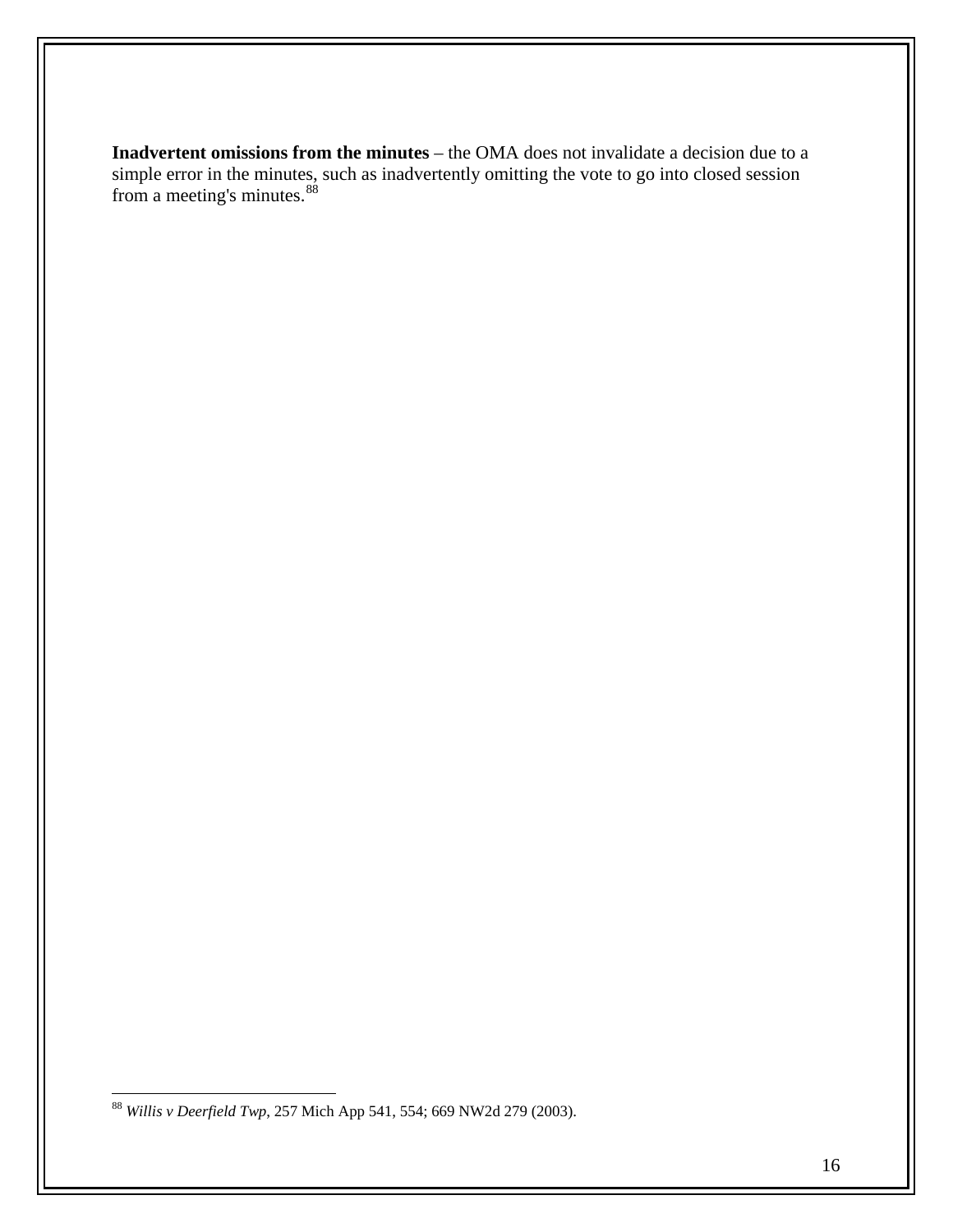# **PARLIAMENTARY PROCEDURES**

**Core principle** – for the actions of a public body to be valid, they must be approved by a [majority vote](http://www.ag.state.mi.us/opinion/datafiles/1980s/op05808.htm) of a quorum, absent a controlling provision to the contrary, at a lawfully convened meeting.<sup>[89](#page-16-0)</sup>

#### **QUORUM**

**Quorum** – is the minimum number of members who must be present for a board to act. Any substantive action taken in the absence of a quorum is invalid. If a public body properly notices the meeting under OMA, but lacks a quorum when it actually convenes, the board members in attendance may receive reports and comments from the public or staff, ask questions, and comment on matters of interest.<sup>[90](#page-16-1)</sup>

**What is the quorum?** – look to the statute, charter provision, or ordinance creating the board. On the state level, the Legislature in recent years has taken care to set the board quorum in the statute itself. The statute will often provide that "a majority of the board appointed and serving shall constitute a quorum." For a 15-member board, that means eight would be the quorum, assuming you have 15 members appointed and serving. Without more in the statute, as few as five board members could then decide an issue, since they would be a majority of a [quorum](http://www.ag.state.mi.us/opinion/datafiles/1970s/op05238.htm).<sup>[91](#page-16-2)</sup> But, be careful, recent statutes often provide that "voting upon action taken by the board shall be conducted by [majority vote](http://www.ag.state.mi.us/opinion/datafiles/1980s/op05808.htm) of the members appointed and serving." In that instance, the board needs at least eight favorable votes to act.<sup>[92](#page-16-3)</sup> The Legislature has a backstop statute, which provides that any provision that gives "joint authority to 3 or more public officers or other persons shall be construed as giving such authority to a majority of such officers or other persons, unless it shall be otherwise expressly declared in the law giving the authority."<sup>[93](#page-16-4)</sup>

**Disqualified members** – a member of a public body who is disqualified due to a conflict of [interest](http://www.ag.state.mi.us/opinion/datafiles/1980s/op05916.htm) may not be counted to establish a quorum to consider that matter.  $94$ 

<span id="page-16-0"></span> $89$  OAG, 1979-1980, No 5808, p 1060 (October 30, 1980). Robert's Rules of Order Newly Revised (RRONR) (10<sup>th</sup> ed.), p 4. We cite to Robert's Rules in this Handbook as a leading guide on parliamentary procedures. This is not to imply that public bodies are, as a general rule, bound by Robert's Rules.

<span id="page-16-1"></span> $90$  OAG, 2009-2010, No 7235, p  $\qquad$  (October 9, 2009).

<span id="page-16-2"></span><sup>&</sup>lt;sup>91</sup> See OAG, 1977-1978, No 5238, p 261 (November 2, 1977).

<span id="page-16-3"></span><sup>&</sup>lt;sup>92</sup> See OAG, 1979-1980, No 5808, at p 1061.

<span id="page-16-4"></span><sup>&</sup>lt;sup>93</sup> MCL 8.3c. *Wood v Bd of Trustees of the Policemen and Firemen Retirement System of Detroit*, 108 Mich App 38, 43; 310 NW2d 39 (1981).

<span id="page-16-5"></span> $94$  OAG, 1981-1982, No 5916, p 218 (June 8, 1981). But see MCL 15.342a, which provides a procedure for disqualified public officials to vote in some limited circumstances where a quorum is otherwise lacking for a public body to conduct business.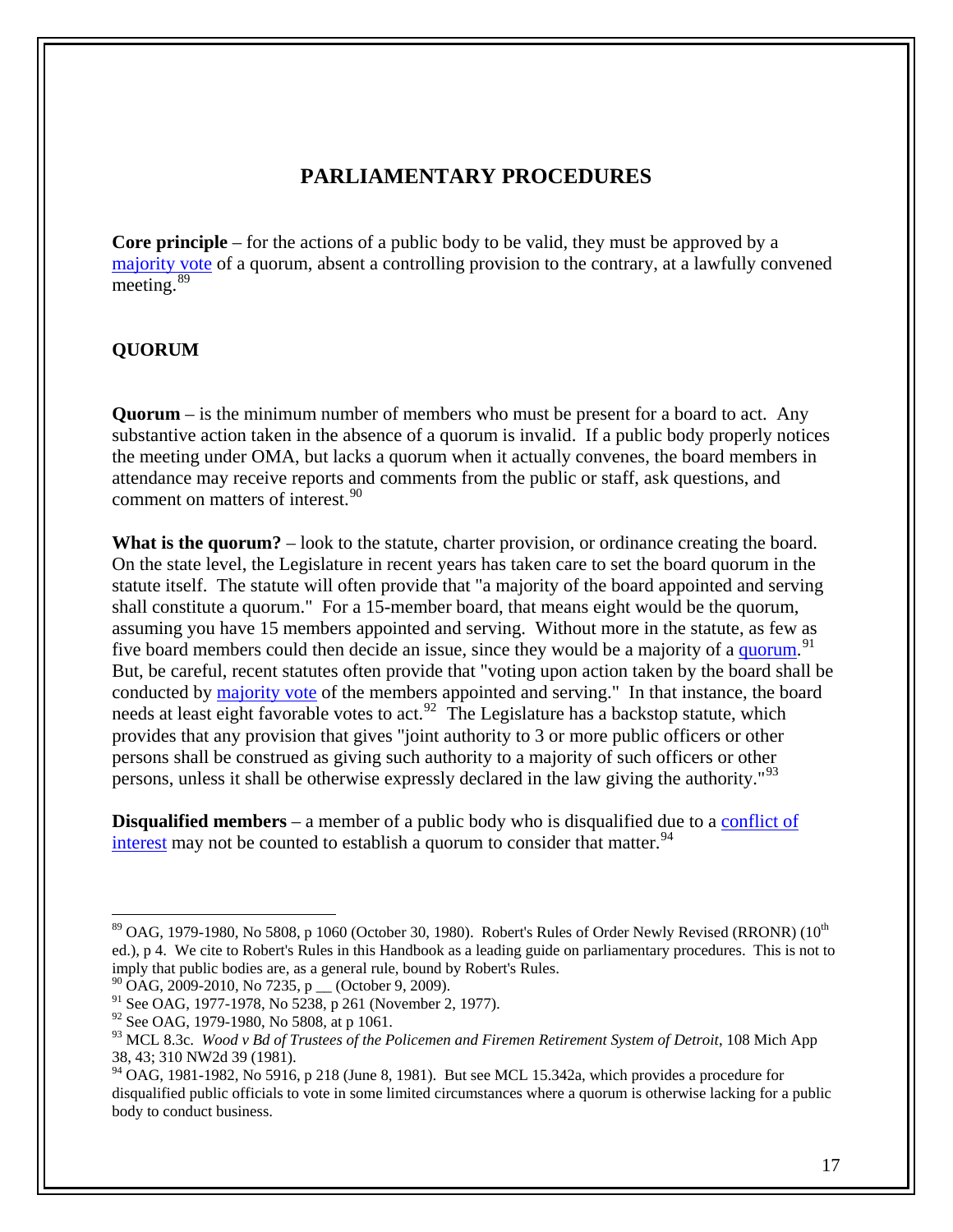Losing a quorum – even if a meeting begins with a quorum present, the board loses its right to conduct substantive action whenever the attendance of its members falls below the necessary quorum.[95](#page-17-0)

**Resigned members** – the common law rule in Michigan is that a public officer's resignation is not effective until it has been accepted by the appointing authority (who, at the state level, is usually the governor). Acceptance of the [resignation](http://www.ag.state.mi.us/opinion/datafiles/1980s/op06405.htm) may be manifested by formal acceptance or by the appointment of a successor.<sup>[96](#page-17-1)</sup> Thus, until a resignation is formally accepted or a successor appointed, the resigning member must be considered "appointed and serving," be counted for quorum purposes, and be permitted to vote.

<span id="page-17-0"></span><sup>95</sup> RRONR (10<sup>th</sup> ed.), p 337-338.

<span id="page-17-1"></span><sup>&</sup>lt;sup>96</sup> OAG, 1985-1986, No 6405, p 429, 430 (December 9, 1986), citing *Clark v Detroit Bd of Education*, 112 Mich 656; 71 NW 177 (1897).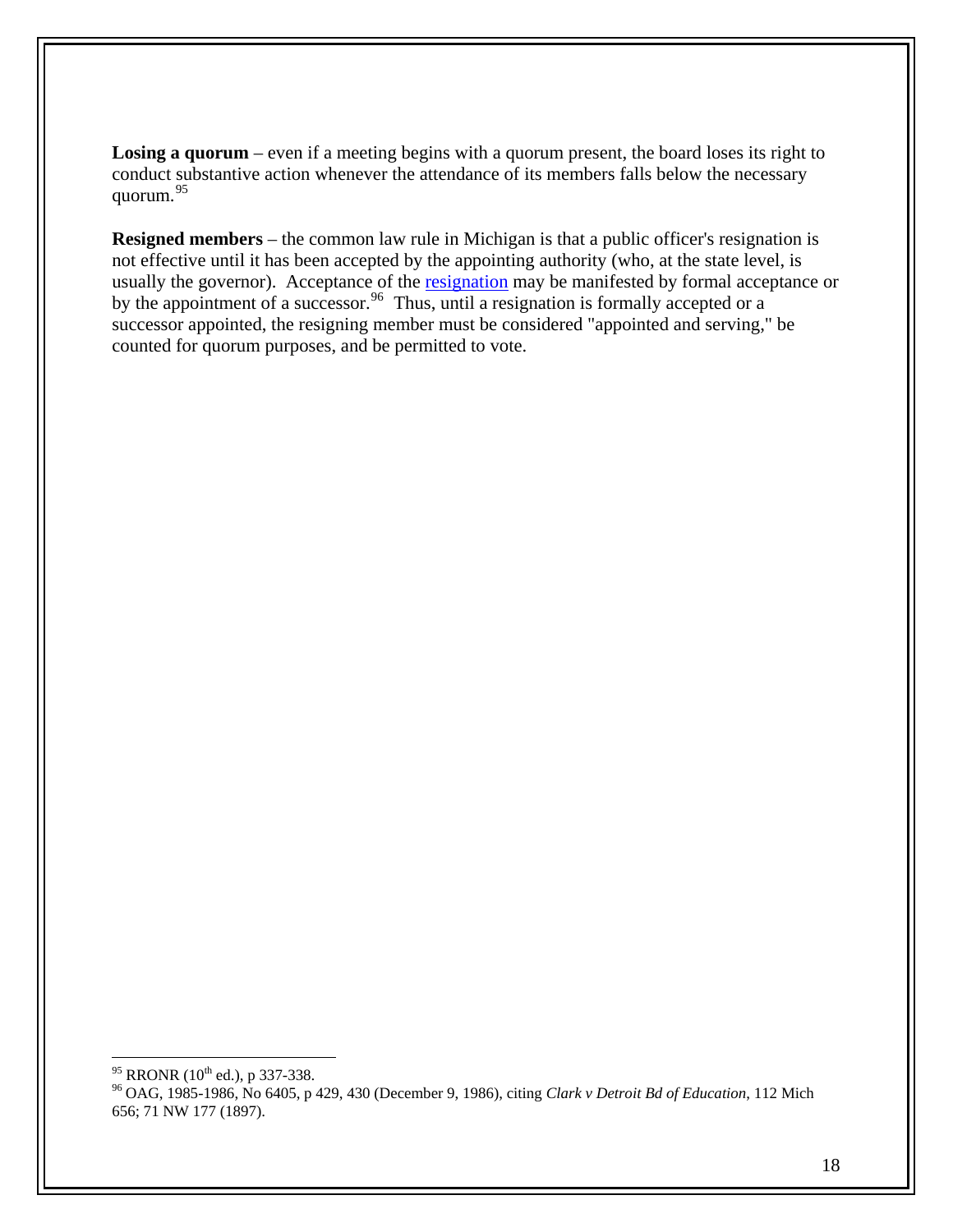## **VOTING**

**Abstain** – means to refuse to vote. Thus, a board member does not "vote" to abstain. If a vote requires a majority or a certain percentage of the members present for approval, an abstention has the same effect as a "no" vote.  $97$ 

**Adjourning the meeting** - a presiding officer cannot arbitrarily adjourn a meeting without first calling for a vote of the members present.<sup>[98](#page-18-1)</sup>

**Chairperson voting** – perhaps as a spillover from the well-known constitutional rule that the vice president can only vote to break a tie in the United States Senate<sup>[99](#page-18-2)</sup> or that a legislative presiding officer usually refrains from voting unless his or her vote affects the result,  $100$  some believe that a board's presiding officer (usually, the chairperson) can only vote to break a tie. However, absent a contrary controlling provision, all board members may [vote](http://www.ag.state.mi.us/opinion/datafiles/1980s/op06054.htm) on any matter coming before a board.<sup>[101](#page-18-4)</sup> A board's presiding officer can't vote on a motion and then, if the vote is tied, vote to break the tie unless explicitly authorized by law.[102](#page-18-5)

**Expired-term members** – look first to the statute, charter provision, or ordinance creating the public body. Many statutes provide that "a member shall serve until a successor is appointed." Absent a contrary controlling provision, the general rule is that a public officer holding over after his or her term expires may [continue](http://www.ag.state.mi.us/opinion/datafiles/1970s/op05606.htm) to act until a successor is appointed and qualified.<sup>[103](#page-18-6)</sup>

**Imposing a greater voting requirement** – where the Legislature has required only a majority vote to act, public bodies can't impose a greater voting requirement, such as requiring a twothirds vote of its members to [alter](http://www.ag.state.mi.us/opinion/datafiles/1980s/op05738.htm) certain policies or bylaws.<sup>[104](#page-18-7)</sup>

**Majority** – means simply "more than half."<sup>[105](#page-18-8)</sup> Thus, on a 15-member board, eight members constitute a majority.

 $\overline{a}$ 

<span id="page-18-8"></span><span id="page-18-7"></span>104 OAG, 1979-1980, No 5738, p 870 (July 14, 1980). OAG, 2001-2002, No 7081, p 27 (April 17, 2001), citing *Wagner v Ypsilanti Village Clerk*, 302 Mich 636; 5 NW2d 513 (1942).<br><sup>105</sup> RRONR (10<sup>th</sup> ed.), p 387.

 $97$  RRONR (10<sup>th</sup> ed.), p 390-395.

<span id="page-18-2"></span><span id="page-18-1"></span><span id="page-18-0"></span><sup>&</sup>lt;sup>98</sup> *Dingwall v Detroit Common Council*, 82 Mich 568, 571; 46 NW 938 (1890),<br><sup>99</sup> US Const, art I, §3.<br><sup>100</sup> RRONR (10<sup>th</sup> ed.), p 392-393 – an assembly's presiding officer can break or create a tie vote.

<span id="page-18-6"></span><span id="page-18-5"></span><span id="page-18-4"></span><span id="page-18-3"></span><sup>&</sup>lt;sup>101</sup> See OAG, 1981-1982, No 6054, p 617 (April 14, 1982).<br><sup>102</sup> *Price v Oakfield Twp Bd*, 182 Mich 216; 148 NW 438 (1914).<br><sup>103</sup> OAG, 1979-1980, No 5606, p 493 (December 13, 1979), citing *Greyhound Corp v Public Servic* Mich 578, 589-590; 104 NW2d 395 (1960). See also, *Cantwell v City of Southfield*, 95 Mich App 375; 290 NW2d 151 (1980).

<sup>19</sup>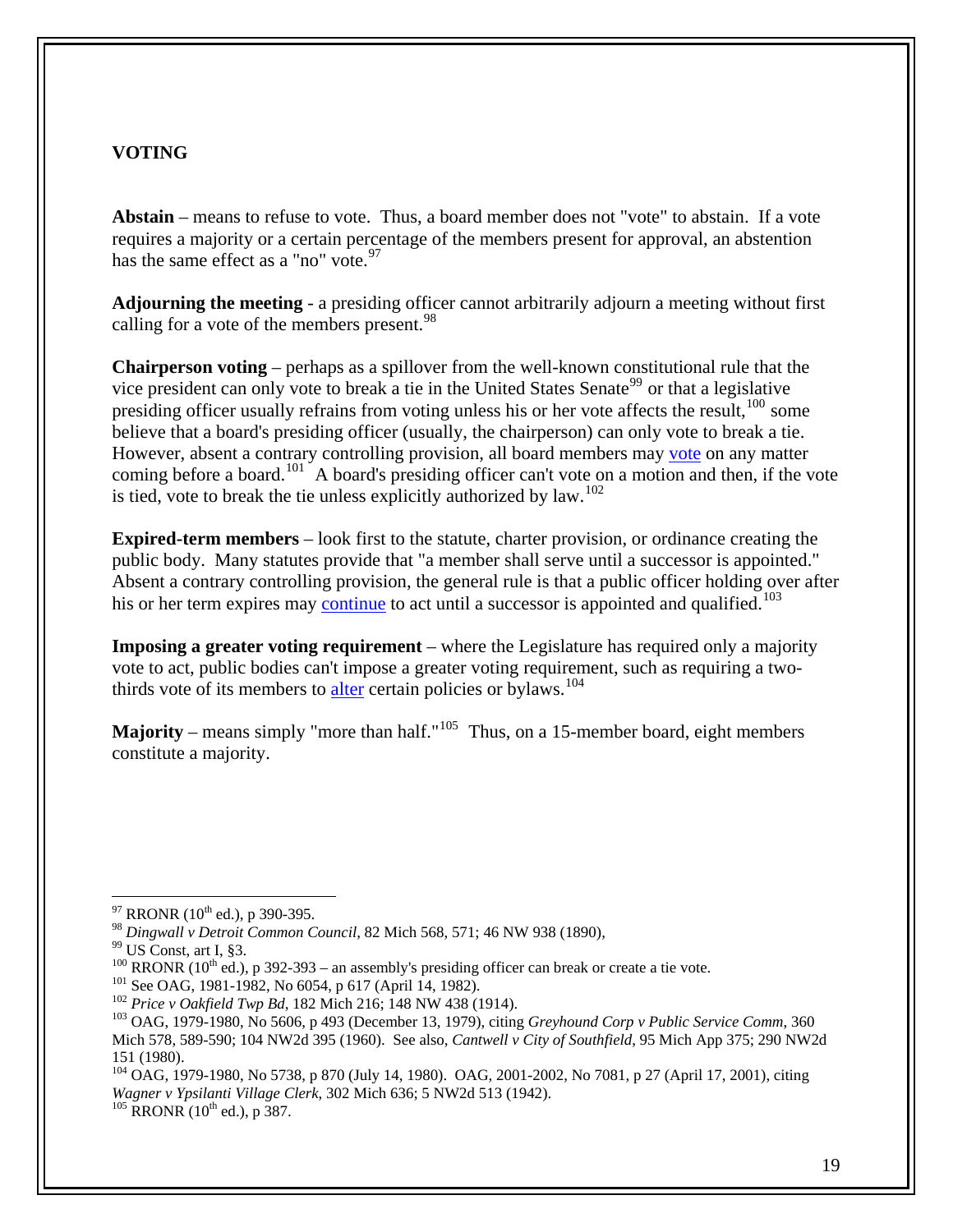**Proxy voting** – the OMA requires that the deliberation and formulation of decisions effectuating public policy be conducted at open meetings.<sup>[106](#page-19-0)</sup> Voting by proxy effectively forecloses any involvement by the absent board member in the board's public discussion and deliberations before the board votes on a matter effectuating public policy.<sup>[107](#page-19-1)</sup> Without explicit statutory authority, this **practice** is not allowed.<sup>[108](#page-19-2)</sup>

**Roll call vote** – there is no bright line rule for conducting a **[roll call vote](http://www.legislature.mi.gov/(S(trh5hh45jv3nphq4ewd5cvmn))/mileg.aspx?page=getObject&objectName=mcl-15-267)**.<sup>[109](#page-19-3)</sup> We suggest some rules of thumb. One, when a voice vote reveals a divided vote on the board (i.e., more than one no vote), a roll call vote should be conducted to remove doubt about the vote's count. Two, if you have board members participating by teleconference, a roll call will permit the secretary to accurately record the entire vote. Three, when the board is acting on matters of significance, such as, contracts of substantial size or decisions that will have multi-year impacts, a roll call vote is the best choice.

**Round-robin voting** – means approval for an action outside of a public meeting by passing around a sign-off sheet. This practice has its roots in the legislative committee practice of passing around a tally sheet to gain approval for discharging a bill without a committee meeting. "[Round-robining"](http://www.ag.state.mi.us/opinion/datafiles/1970s/op05222.htm) defeats the public's right to be present and observe the manner in which the body's decisions are made and violates the letter and the spirit of the  $OMA$ <sup>[110](#page-19-4)</sup>

**Rule of necessity** – if a state agency's involvement in prior administrative or judicial proceedings involving a party could require recusal of all of its board members or enough of them to prevent a quorum from assembling, the common law rule of necessity precludes recusing all members, if the disqualification would leave the agency unable to adjudicate a question.<sup>[111](#page-19-5)</sup> But the rule of necessity may not be applied to allow members of a public body to vote on matters that could benefit their [private employer.](http://www.ag.state.mi.us/opinion/datafiles/1980s/op06005.htm)<sup>[112](#page-19-6)</sup>

<span id="page-19-0"></span><sup>106</sup> *Esperance v Chesterfield Twp*, 89 Mich App at 464, quoting *Wexford County Prosecutor v Prange*r, 83 Mich App 197; 268 NW2d 344 (1978).

<span id="page-19-1"></span><sup>107</sup> Robert's Rules concur: "Ordinarily it [proxy voting] should neither be allowed nor required, because proxy voting is incompatible with the essential characteristics of a deliberative assembly in which membership is individual, personal, and nontransferable." RRONR (10<sup>th</sup> ed.), p 414. The Michigan House and Senate do not allow proxy voting for their members.

<span id="page-19-2"></span><sup>&</sup>lt;sup>108</sup> OAG, 2009-2010, No 7227, p \_\_ (March 19, 2009). OAG, 1993-1994, No 6828, p 212 (December 22, 1994), citing *Dingwall*, 82 Mich at 571, where the city council counted and recorded the vote of absent members in appointing election inspectors. The Michigan Supreme Court rejected these appointments, ruling that "the counting of absent members and recording them as voting in the affirmative on all questions, was also an inexcusable outrage."

<span id="page-19-3"></span><sup>&</sup>lt;sup>109</sup> "The fact that the Open Meetings Act prohibits secret balloting does not mean that all votes must be roll call votes." *Esperance v Chesterfield Twp*, 89 Mich App at 464 n 9. The OMA does provide that votes to go into closed session must be by roll call. MCL 15.267.

<span id="page-19-4"></span><sup>110</sup> OAG, 1977-1978, No 5222, at p 218. See also, *Booth Newspapers,* 444 Mich at 229, which concluded that "round-the-horn" deliberations can constitute decisions under the OMA.

<span id="page-19-5"></span><sup>&</sup>lt;sup>111</sup> *Champion's Auto Ferry, Inc v Michigan Public Service Comm*, 231 Mich App 699; 588 NW2d 153 (1998). The Court noted that the PSC members did not have any personal financial interest in the matter. *Id.* at 708-709.

<span id="page-19-6"></span><sup>&</sup>lt;sup>112</sup> OAG, 1981-1982, No 6005, p 439, 446 (November 2, 1981). After OAG No 6005 was issued, the Legislature amended section 2a of 1973 PA 196, MCL 15.342a, to provide a procedure for voting by public officials in some limited circumstances where a quorum is otherwise lacking for a public entity to conduct business.